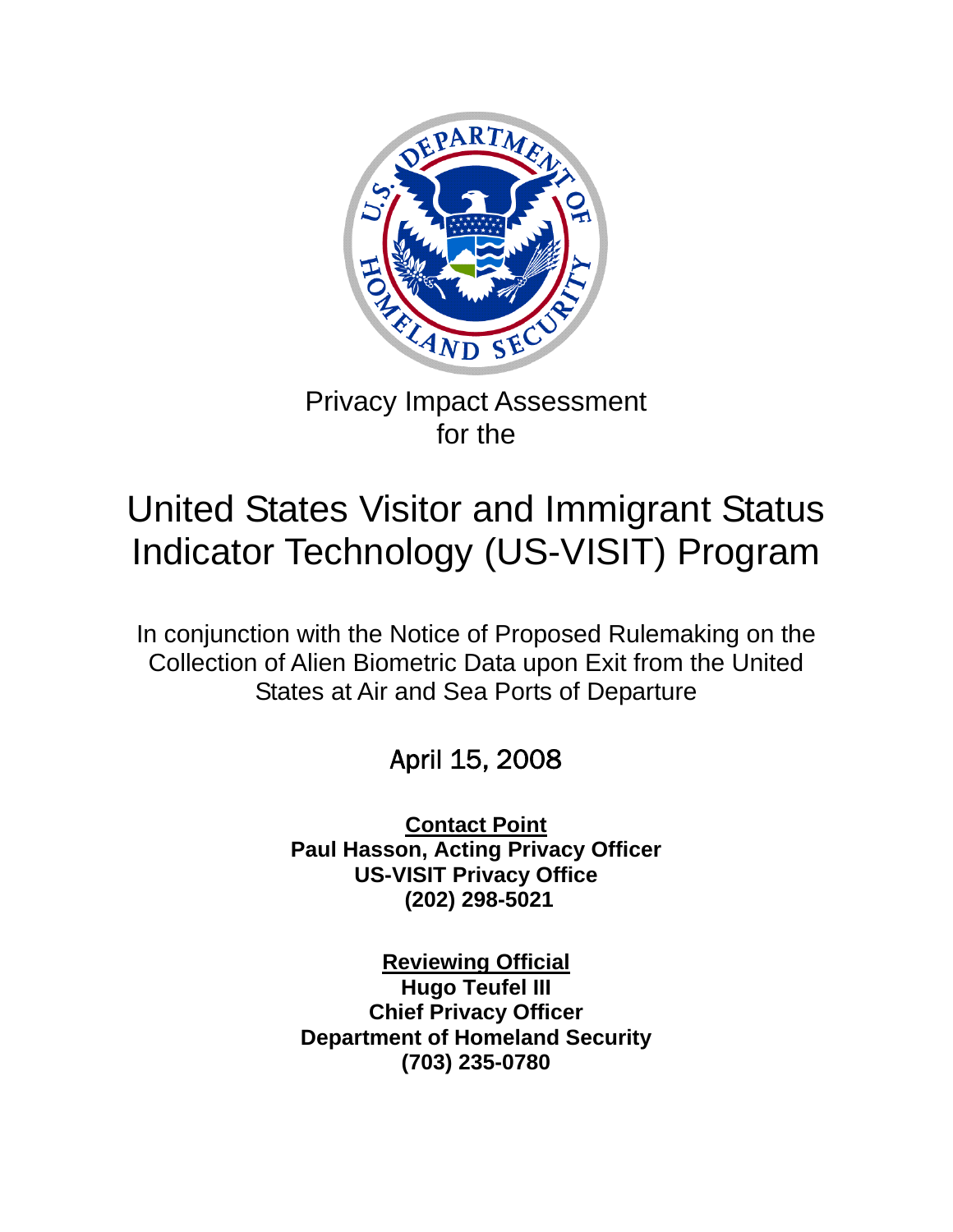

### **Abstract**

 The United States Visitor and Immigrant Status Technology (US-VISIT) Program is implementing the first phase of the Exit component of its integrated, automated biometric entryexit system that records the arrival and departure of covered aliens; conducts certain terrorist, criminal, and immigration violation checks of covered aliens; and compares biometric identifiers to those collected on previous encounters to verify identity. The US-VISIT Program has been implemented in phases with each phase adding additional capabilities, locations of implementation, or subject populations. US-VISIT is publishing this Privacy Impact Assessment (PIA) in conjunction with the Notice of Proposed Rulemaking (NPRM) on Collection of Alien Biometric Data upon Exit from the United States at Air and Sea Ports of Departure. A revised PIA will be issued in conjunction with the Final Rule on Collection of Alien Biometric Data upon Exit from the United States at Air and Sea Ports of Departure. US-VISIT does not collect any information on United States citizens.

#### **Overview**

 $\overline{a}$ 

US-VISIT records the arrival and departure of covered aliens<sup>[1](#page-1-0)</sup>; conducts terrorist, criminal, and immigration violation checks on covered aliens; and compares biometric identifiers to those collected on previous encounters to verify identity. US-VISIT has been implemented in phases beginning with an entry and a pilot exit program and expanding to additional capabilities, locations of implementation, or subject populations<sup>[2](#page-1-1)</sup>. The Exit NPRM and this PIA address a substantial deployment of the US-VISIT biometric Exit capability for international departure from air and sea ports.

The NPRM proposes that US-VISIT implement a full Exit Program in accordance with its statutory mandate of the Immigration and Nationality Act (INA) §§ 215, 231, 262(a), 263(a), 264(c), 8 United States Code 1185, 1231, 1302(a), 1303(a), 1304(c), Illegal Immigration Reform and Immigrant Responsibility Act of 1996 (IIRIRA), Public Law 104-208, the Immigration and Naturalization Service Data Management Improvement Act of 2000 (DMIA), Public Law 106-215; the Visa Waiver Permanent Program Act of 2000 (VWPPA), Public Law 106- 396; the U.S.A. PATRIOT Act, Public Law 107-56; the Enhanced Border Security and Visa Entry Reform Act ("Border Security Act"), Public Law 107-173; the Intelligence Reform and Terrorism

<span id="page-1-0"></span><sup>1</sup> Reference to covered aliens includes all visiting, non-immigrant aliens, or visiting non-United States Citizens as identified under US-VISIT requirements, and section 2. System Overview, of the US-VISIT Program. There is no change to the aliens subject to US-VISIT requirements. For more information, read the most recent Privacy Impact Assessment for the US-VISIT Program (available at www.dhs.gov/privacy, follow link to "Privacy Impact Assessments"). .

<span id="page-1-1"></span><sup>2</sup> US-VISIT does not intentionally collect information on United States citizens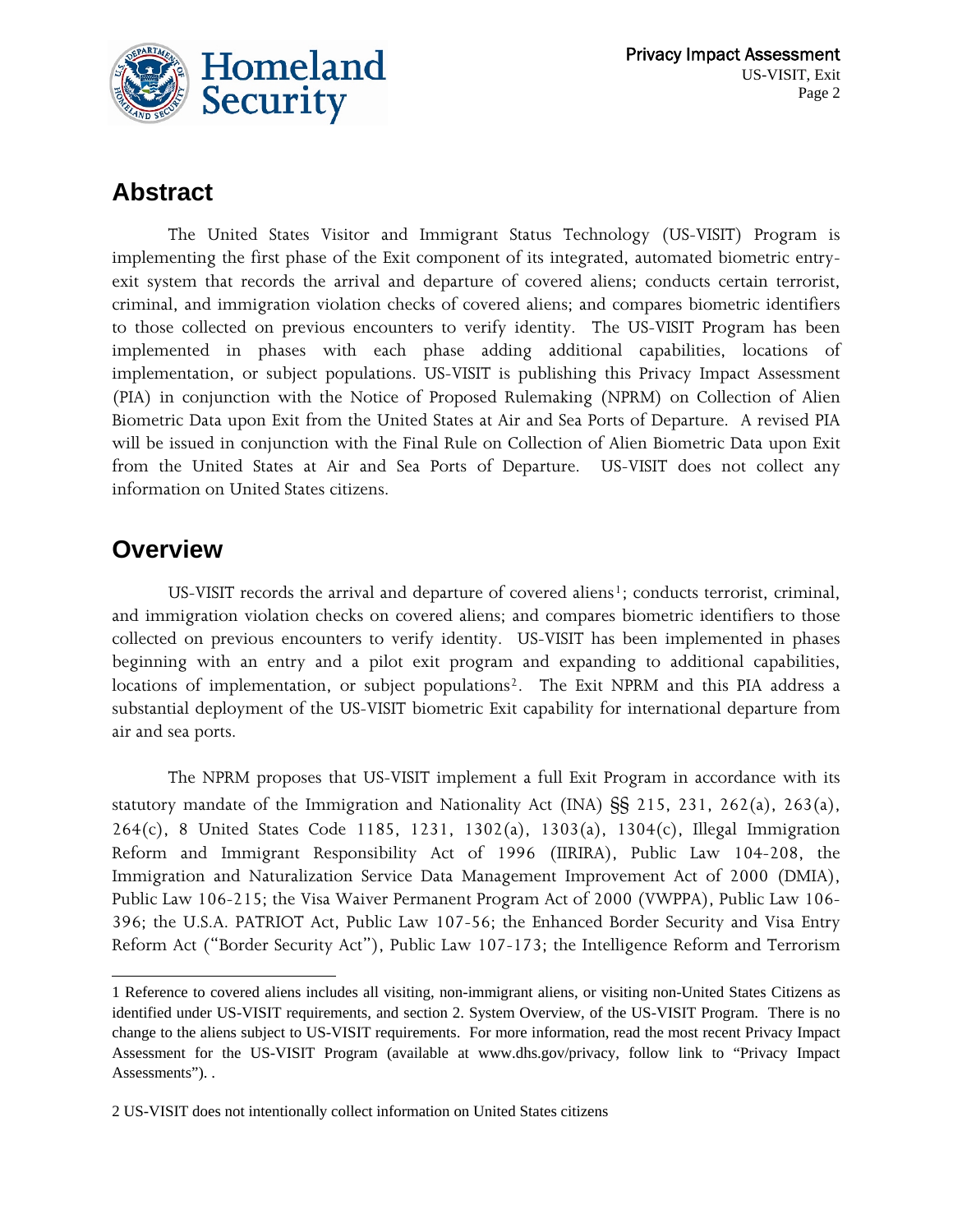

Prevention Act of 2004, Public Law 108-458; and the Implementing Recommendations of the 9/11 Commission Act of 2007, Pub. L. No. 110-53, and many other statutes. According to the NPRM carriers at air and sea ports of international departure will collect limited biographic and biometric information from covered aliens, and transmit the biographic and biometric information to the Department of Homeland Security (DHS).

Because the NPRM expressly solicits comments on the proposed Rule, the exact details of the implementation of the Exit Program are not known. However, certain basic facts are known. The Exit Program will require biometric information and a minimal amount of biographic data, not to exceed the equivalent of the biographic information available in the machine-readable zone of a travel document. The carriers will collect the biographic and biometric information prior to covered aliens boarding for an international departure. The carriers will then package this personally identifiable information (PII) and transmit it to DHS, using standards provided by DHS. Once the PII is received by DHS, DHS will acknowledge receipt to the carrier. The receipt will not contain any PII or instruction back to the carrier regarding the covered alien.

When the required biographics and biometrics are received by DHS, US-VISIT Entry/Exit matching will take place. US-VISIT will biometrically verify the identity of previously encountered covered aliens departing the United States as required by the INA and the NPRM. US-VISIT will also conduct a biometric check against a list of subjects of interest. Results of this biometric check will be referred to and managed by the appropriate DHS agencies on a case by case basis. Biometrics that match a covered alien's US-VISIT record will be associated with that record and stored in the Automated Biometric Identification System (IDENT). When the identity of a covered alien cannot be biometrically verified against a previous encounter, the biometric will be stored in IDENT but it will not be associated with a previously collected covered alien's IDENT record. The biographics associated with the departing covered alien will be stored in the Arrival and Departure Information System (ADIS), regardless of whether there is a biometric match.

Carriers will be liable for penalties on an individual basis for failing to create and transmit a biometric departure record for covered aliens, as biometric submissions will be required by regulation to be part of the passenger manifest, and for inadequate transmission performance.

 Moreover, carriers are not allowed to retain the biometric data or use the biometric data for purposes other than those outlined by US-VISIT in the standards guidance for carrier systems, which will be issued by DHS in conjunction with the Final Rule. It is DHS' expectation the carriers will follow the requirements listed in the standards guidance.

DHS and US-VISIT are publishing this PIA along with the NPRM to outline the potential privacy impact of the Exit Program. Although not all details of the Exit Program are known, this PIA serves to discuss the privacy impact of the known structure of the program. A PIA update that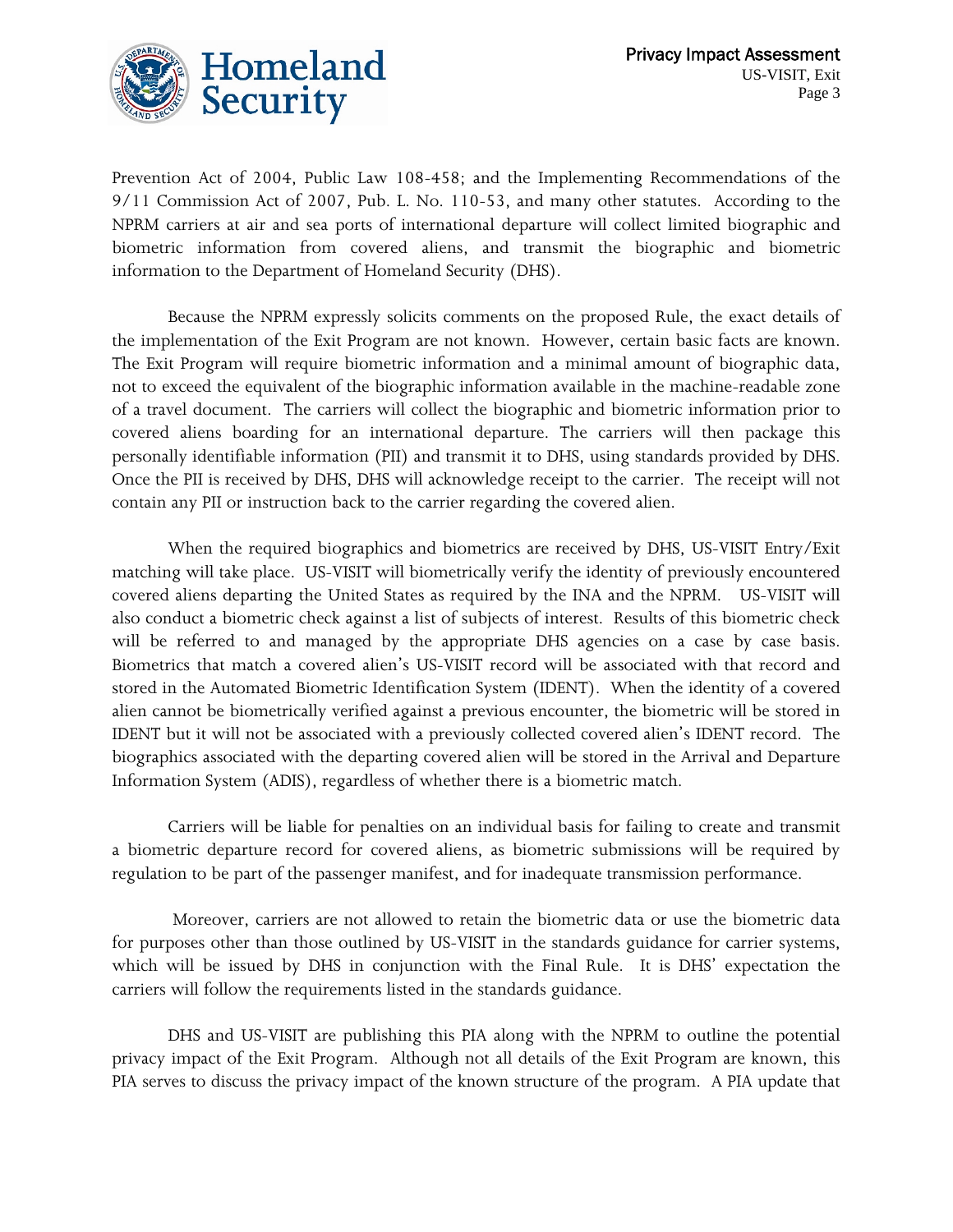

analyzes the privacy impact of the implementation of the Exit Program will be published concurrently with the Final Rule.

### **Section 1.0 Characterization of the Information**

 The following questions are intended to define the scope of the information requested and/or collected, as well as reasons for its collection as part of the program, system, rule, or technology being developed.

#### **1.1 What information is collected, used, disseminated, or maintained in the system?**

US-VISIT Exit processing will require the collection of biometric data and biographic data<sup>[3](#page-3-0)</sup>. Since carriers already collect biographic data for use in the Customs and Border Protection's (CBP) Advance Passenger Information System (APIS) and Transportation and Security Administration's (TSA) Secure Flight Program, the collection of this data will not change.[4](#page-3-1) The only change will be the additional collection of biometrics.

 In order to minimize data collection and transmission, US-VISIT will collect a minimal amount of biographic data, not to exceed the equivalent of the biographic data stored in the machine-readable zone of a travel document. The biographic data is necessary, and must be sufficient, in order to associate the biometrics with the total set of biographic information collected for the APIS manifest requirements. The carrier will then send the biometric data and the minimal biographic data to DHS, whereupon DHS will acknowledge receipt to the carrier. The receipt will not contain any PII or instruction back to the carrier regarding the covered alien.

 Once the required biographics and biometrics are received by DHS, US-VISIT Entry/Exit matching will take place. US-VISIT will conduct a biometric check against a list of subjects of interest. Results of this biometric check will be referred to and managed by the appropriate DHS agencies on a case by case basis. US-VISIT will also verify the identity of a covered alien previously encountered by comparing the Exit biometric data to the biometric data in their US-VISIT record. The biometrics that match a covered alien's US-VISIT record will be associated with that record and stored in IDENT. When the identity of a covered alien cannot be biometrically verified against a previous encounter, the biometric will be stored in IDENT, but it will not be associated with a previously collected covered alien's IDENT record. However,

<span id="page-3-0"></span><sup>&</sup>lt;sup>3</sup> In some cases, a unique identifier may be used to align the biometric data and the biographic data together. Regardless, the minimal biographic data, and not the unique identifier, enables IDENT to match biometrics. 4

<span id="page-3-1"></span><sup>&</sup>lt;sup>4</sup> APIS is a module of the Treasury Enforcement Communications System (TECS) owned and operated by Customs and Border Protection (CBP) of DHS.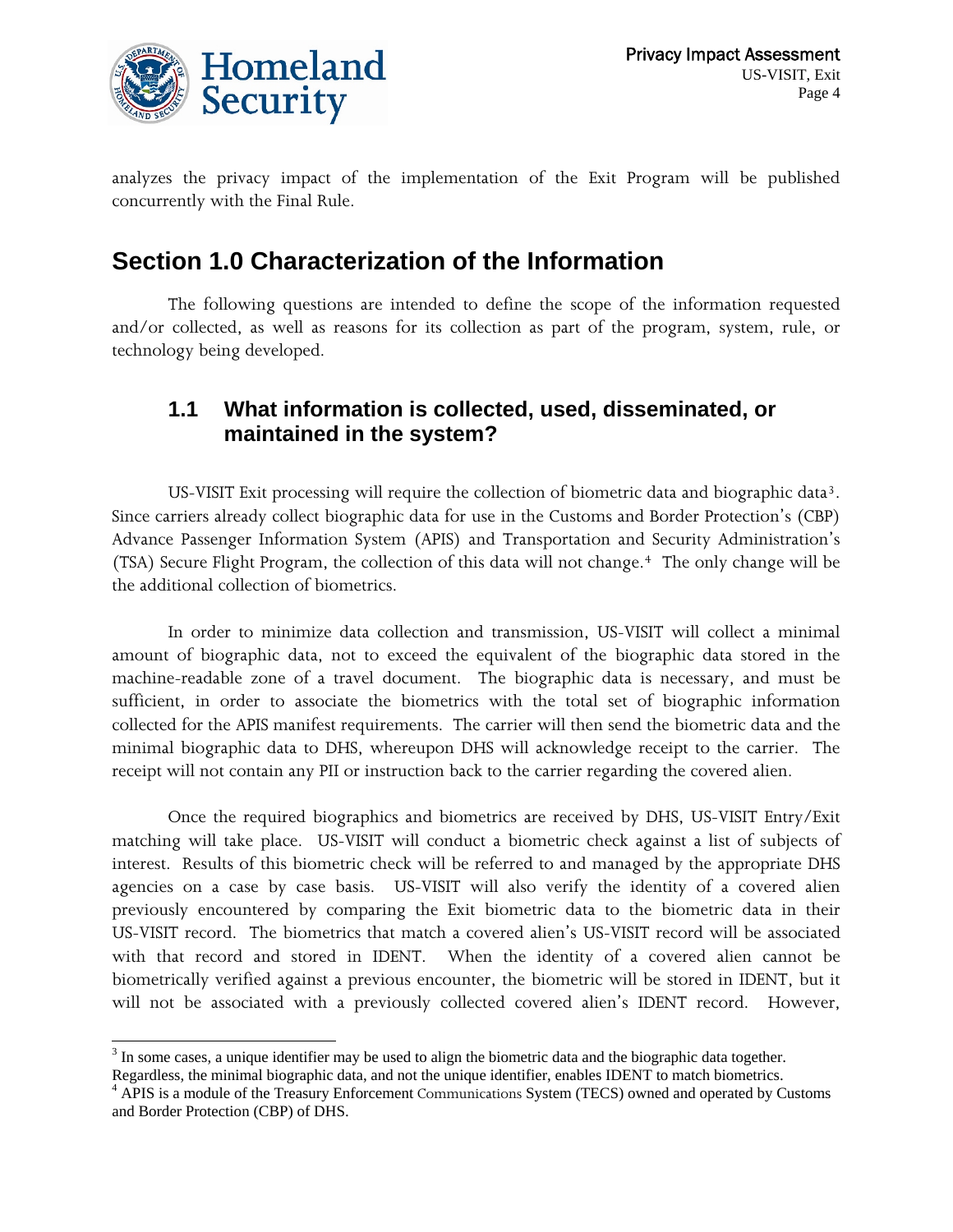

US-VISIT will maintain a biographic record of the covered alien's departure, and this biographic record of departure will be associated with the covered alien's record located in ADIS.

 The data collected during US-VISIT Exit will be retained in three DHS systems. The biometric and biographic data are retained in IDENT. The majority of the biographic data and data associated with the actual encounter, including the identifier associated with a biometric, will be retained in ADIS. The biographic data required for CBP purposes is sent to APIS. In an effort to eliminate unnecessary duplication of carrier efforts to support other federal agency programs, US-VISIT Exit will align with CBP's APIS.

The data elements from IDENT, ADIS, and APIS are identified in the following table.

|                                    | <b>IDENT</b>   | <b>ADIS</b>    | <b>APIS</b>               |
|------------------------------------|----------------|----------------|---------------------------|
| Complete Name                      | X              | $\mathbf X$    | $\mathbf X$               |
| Date of Birth                      | X              | $\mathbf X$    | X                         |
| Citizenship                        | $\overline{X}$ | $\overline{X}$ | $\overline{X}$            |
| Sex                                | $\mathbf X$    | $\mathbf X$    | $\overline{X}$            |
| Travel Document                    | $\overline{X}$ | $\overline{X}$ | $\overline{X}$            |
| Information                        |                |                |                           |
| FingerprintID Number               | X              | $\mathbf X$    | $\overline{X}$            |
| Subjects of interest list<br>Match | $\mathbf X$    | $\mathbf X$    | $\overline{X}$            |
| Nationality                        |                |                | $\mathbf X$               |
| Carrier Code                       |                | $\mathbf X$    | $\overline{X}$            |
| Vessel Port                        |                | $\mathbf X$    | $\mathbf X$               |
| Vessel Name                        |                | $\mathbf X$    | $\mathbf X$               |
| PNR Number                         |                | $\mathbf X$    | $\mathbf X$               |
| Arrival Information                |                | $\overline{X}$ | $\overline{X}$            |
| Departure Information              |                | $\overline{X}$ | $\overline{X}$            |
| <b>USDestination Address</b>       |                | $\mathbf X$    | $\bar{X}$                 |
| Passenger Status                   |                | $\mathbf X$    | $\mathbf X$               |
| Class of Admission                 |                | X              | $\boldsymbol{\mathrm{X}}$ |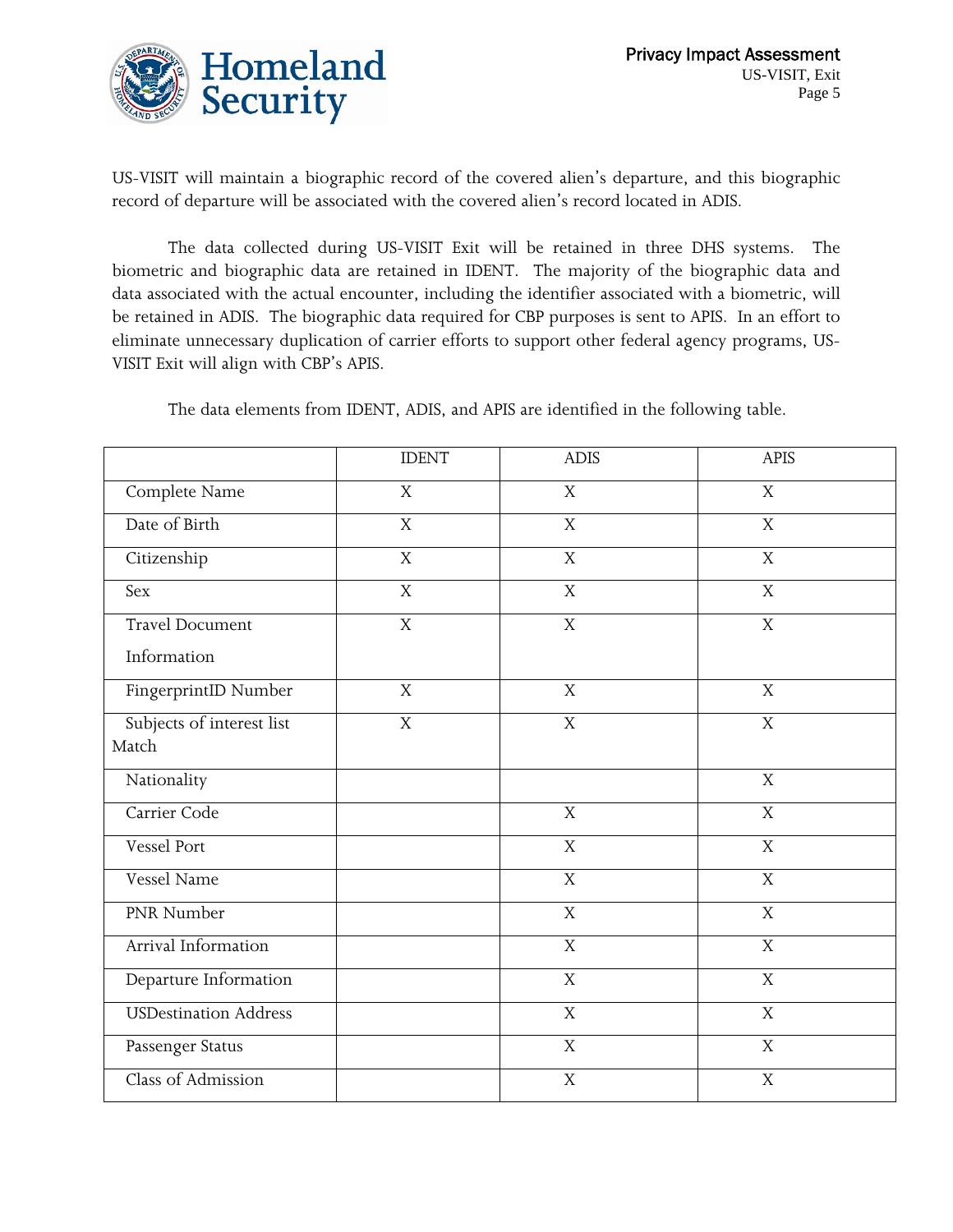

|                      | <b>IDENT</b> | <b>ADIS</b> | <b>APIS</b> |
|----------------------|--------------|-------------|-------------|
| Admit until date     |              | X           | X           |
| Country of residence |              |             | X           |
| Visa Information     |              | X           | X           |
| Passport Information |              |             | X           |
| A-Number             |              |             | X           |
| A-Number             |              | X           | X           |
| Photograph           | X            |             |             |
| Fingerprints         | X            |             |             |

#### **1.2 What are the sources of the information in the system?**

 US-VISIT covered aliens will provide biometrics to carriers during the departure process. Carriers will couple the biometrics with a minimal set of biographic data and transmit this data to US-VISIT via DHS. Additionally, the biographic data on the covered alien will come directly from APIS.

#### **1.3 Why is the information being collected, used, disseminated, or maintained?**

 The collected PII is used to record the departure of covered aliens; conduct terrorist, criminal, and immigration violation checks on covered aliens; and to compare biometric identifiers to those collected on previous encounters to verify identity. For example, an immigration violation check could involve a covered alien who fails to comply with the US-VISIT departure process, whether intentionally or not. If their departure is not recorded, then that covered alien would risk being identified as overstaying their period of admission. US-VISIT and Immigration and Customs Enforcement (ICE) would investigate the status of the covered alien, and if it is determined that the alien has overstayed their period of admission, the covered alien could be subject to removal proceedings or denied entry to the U.S. during subsequent travel.

#### **1.4 How is the information collected?**

Carriers will collect the covered alien's biometrics using a biometric collection device that meets the technical specifications identified by US-VISIT. The biometric collection device must comply with the Integrated Automated Fingerprint Identification System (IAFIS) Image Quality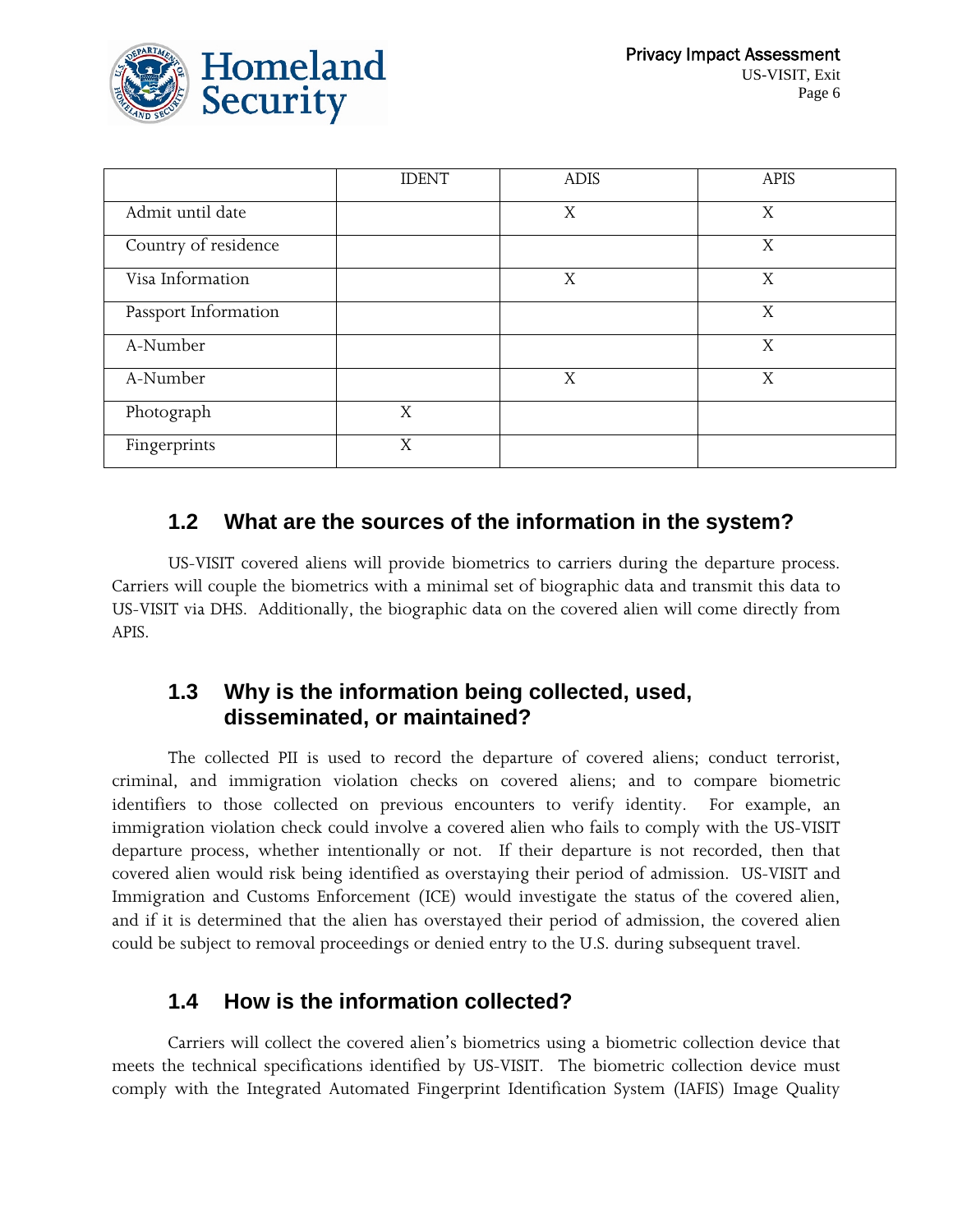

Specifications. Data transmission will take place over an encrypted network between the carrier industry and DHS. The encrypted networks must comply with the standards set forth in the Interconnection Security Agreements (ISAs) required to be executed prior to external access to DHS systems.

#### **1.5 How will the information be checked for accuracy?**

 Carriers are responsible for the accuracy of the biometric data captured from the covered alien and any other transmitted data. The following protection strategies will be used to ensure the accuracy of the biographics and biometrics.

- Carriers will collect the biometrics directly from the covered alien.
- Carriers will comply with DHS standards for the secure storage and transmission of the biographics and biometrics.
- Carriers will comply with the IAFIS Image Quality Specifications.
- Carriers will comply with DHS standards for purging their systems of PII secured for and transmitted to US-VISIT.
- Carriers will immediately notify the Privacy Officer of US-VISIT in writing in event of unauthorized use or access, or breach of biometric departure manifest information.
- Carriers will register their carrier system with DHS, and registration will be contingent upon compliance with standards guidance for carrier systems to be issued by DHS in conjunction with the Final Rule.
- US-VISIT will only retain those data elements, which are required to be submitted for the purposes of US-VISIT Exit processing.
- US-VISIT quality assurance processes will identify any errors concerning properly matching covered aliens with relevant records, e.g., special checks to ensure the quality of submissions by the carrier, and human analysis to verify overstay records for possible law enforcement action.
- US-VISIT will maintain existing audit capabilities for the government systems supporting US-VISIT and may use auditing to ensure carrier systems comply with the standards guidance to be issued by DHS in conjunction with the Final Rule.
- US-VISIT will provide an opportunity for correcting inaccurate data through the DHS Traveler Redress Inquiry Program (TRIP), which is described in detail online at https://[trip.dhs.gov.](http://www.trip.dhs.gov/)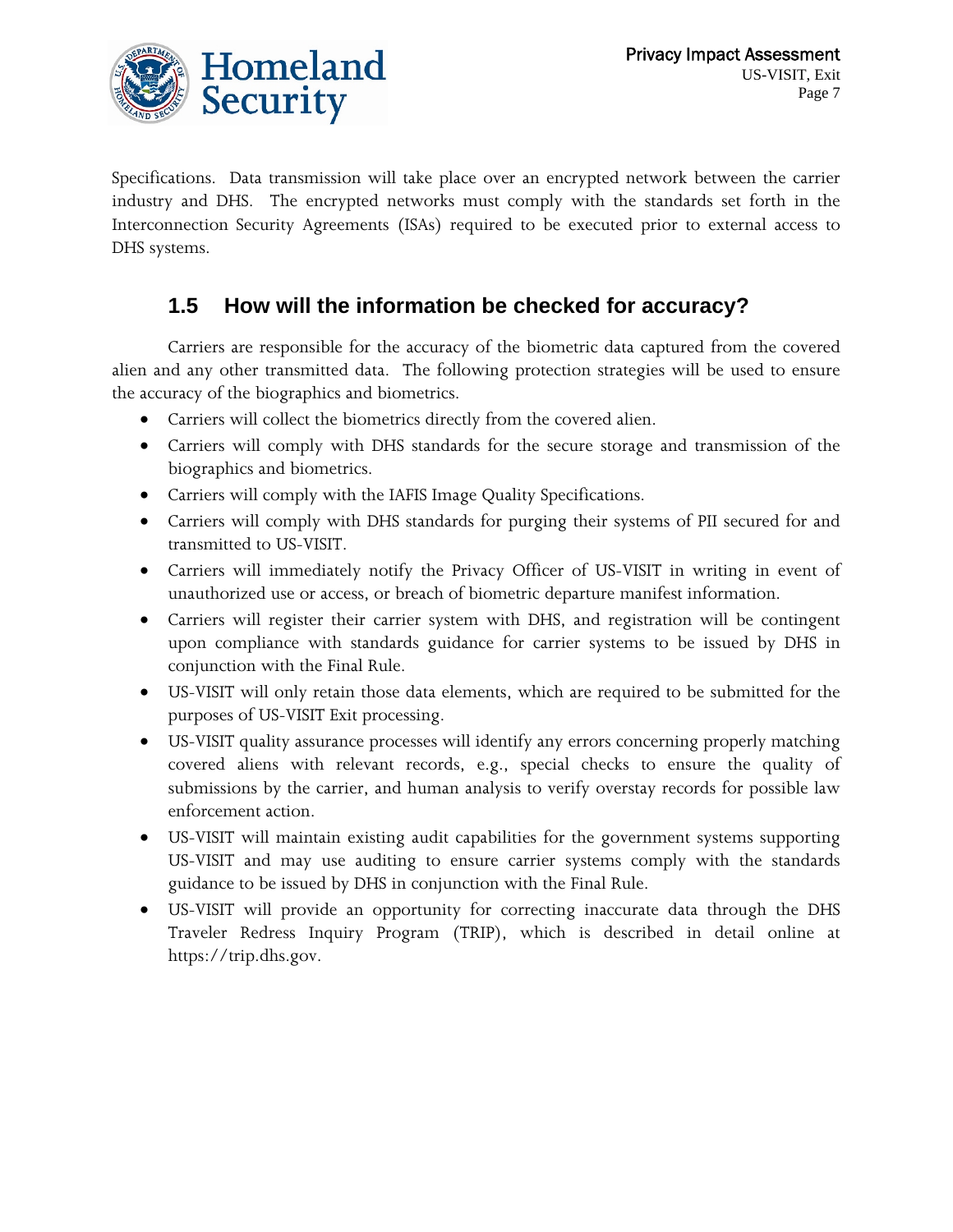#### **1.6 What specific legal authorities, arrangements, and/or agreements defined the collection of information?**

The US-VISIT Program was authorized by, and finds its basis in, provisions of the Illegal Immigration Reform and Immigrant Responsibility Act of 1996 (IIRIRA), Public Law 104-208, the Immigration and Naturalization Service Data Management Improvement Act of 2000 (DMIA), Public Law 106-215; the Visa Waiver Permanent Program Act of 2000 (VWPPA), Public Law 106- 396; the U.S.A. PATRIOT Act, Public Law 107-56; the Enhanced Border Security and Visa Entry Reform Act ("Border Security Act"), Public Law 107-173; and the Intelligence Reform and Terrorism Prevention Act of 2004, Public Law 108-458. Also, and most recently, Section 711 of the Implementing Recommendations of the 9/11 Commission Act of 2007, Pub. L. No. 110-53, 121 Stat. 266, 338 the Secure Travel and Counterterrorism Partnership Act of 2007 (STCPA) directs the Secretary of Homeland Security, within one year of enactment, to "establish an exit system that records the departure on a flight leaving the United States of every [covered] alien participating in the visa waiver program…." This exit system must match biometric information against relevant DHS lists of subjects of interest and immigration information; and compare such information against manifest information collected by air carriers on passengers departing the United States to confirm such covered aliens have departed the United States.

#### **1.7 Privacy Impact Analysis: Given the amount and type of data collected, discuss the privacy risks identified and how they were mitigated.**

Carrier collection of PII creates the vulnerability that carriers may use the PII for purposes other than those required by US-VISIT and thereby misuse the PII. For example, carriers may violate standards established by US-VISIT and use the PII without authorization from US-VISIT to achieve business process efficiencies or to profit from the sale of the PII to third parties. Moreover, with carrier custody of PII, the government has less confidence that the PII is being collected and handled in accordance with applicable laws, regulations, policies, and fair information principles. The potential threats to privacy include:

- Inadequate security by the carrier—Carriers may create a new repository of PII on carrier systems that is vulnerable to unauthorized access, use, disclosure and retention;
- Inadequate data integrity—Biometrics captured by the carrier may not be of sufficiently high quality to allow for appropriate matching; biometrics may be modified without authorization while in carrier custody;
- Inadequate identification of purpose—Carriers may misrepresent how the biometrics collected from the covered alien may be used, e.g. carriers may fail to distinguish adequately between mandatory government use of biometrics and a commercial business use such as a carrier's registered traveler program; and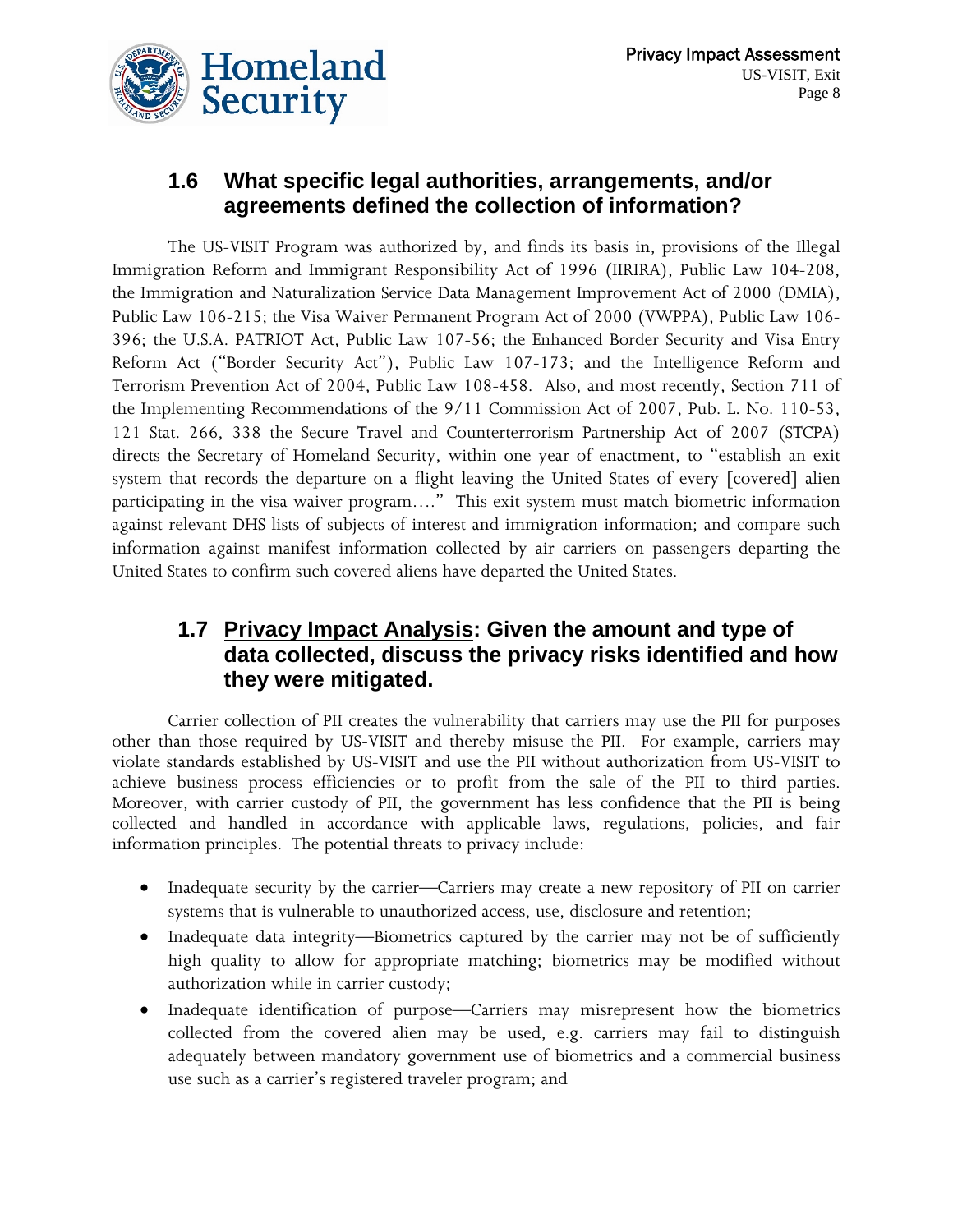

• Inadequate openness and transparency—Carriers may not provide sufficient details to allow covered aliens to understand how their information will be used.

As it relates to US-VISIT processing, the impact of these threats on the covered alien could include potential travel inconvenience or delays, possible subsequent denial of admission to the United States based on faulty data, or misuse of PII. As it relates to carrier collection of biometrics, the impact of these threats on the covered alien can include the loss of control over the use and disclosure of their PII. The opportunities for the misuse of PII, and the serious impact that carrier misuse would have on covered aliens and the integrity of the US-VISIT Program makes the misuse of biometrics by carriers a high risk.

US-VISIT seeks to address these risks in the NPRM, and ultimately the Final Rule, by minimizing the collection and transmission of PII where possible. The collection of fingerprints is necessary to meet the biometric requirements placed on the US-VISIT Program by statute. The collection of biographic information is necessary to facilitate the biometric identity verification and biometric check against DHS lists of subjects of interest.

 US-VISIT will also seek to establish technical, security and privacy requirements in standards guidance for carrier systems to be issued by DHS in conjunction with the Final Rule. One purpose of these requirements is to restrict carrier use and retention of biometrics to the purposes stated by US-VISIT and to ensure that the PII is collected and handled in accordance with the fair information principles. Accordingly, US-VISIT is considering, and soliciting comment in the NPRM, on the use of encryption upon collection to secure the biometrics against unauthorized use, disclosure, and modification while the biometrics reside on carrier systems, and on whether to mandate that carriers provide notice that they are collecting biometrics on behalf of US-VISIT. Without clear restrictions on carrier use and retention of biometrics, the risks of carrier misuse and decreased data integrity will remain high. DHS expects that the carriers will follow the requirements listed in the standards guidance. However, to mitigate the risk effectively, an audit capability to ensure compliance with the restrictions may be necessary. A PIA will accompany the Final Rule and will assess the degree to which the requirements in the standards guidance for carrier systems are able to reduce the privacy risks associated with the Exit Program.

After US-VISIT receives the necessary PII, processing procedures are designed to ensure that the covered alien's international departure is properly recorded in the government systems that support US-VISIT. As a result of such processing, US-VISIT is able to retrieve information associated with a covered alien's departure—through biographics, or biometrics or both—in the event that the biographic or biometric manifest submitted by the carrier is incomplete or the biometrics captured are not of high enough quality to match against a previous biometric encounter stored in IDENT.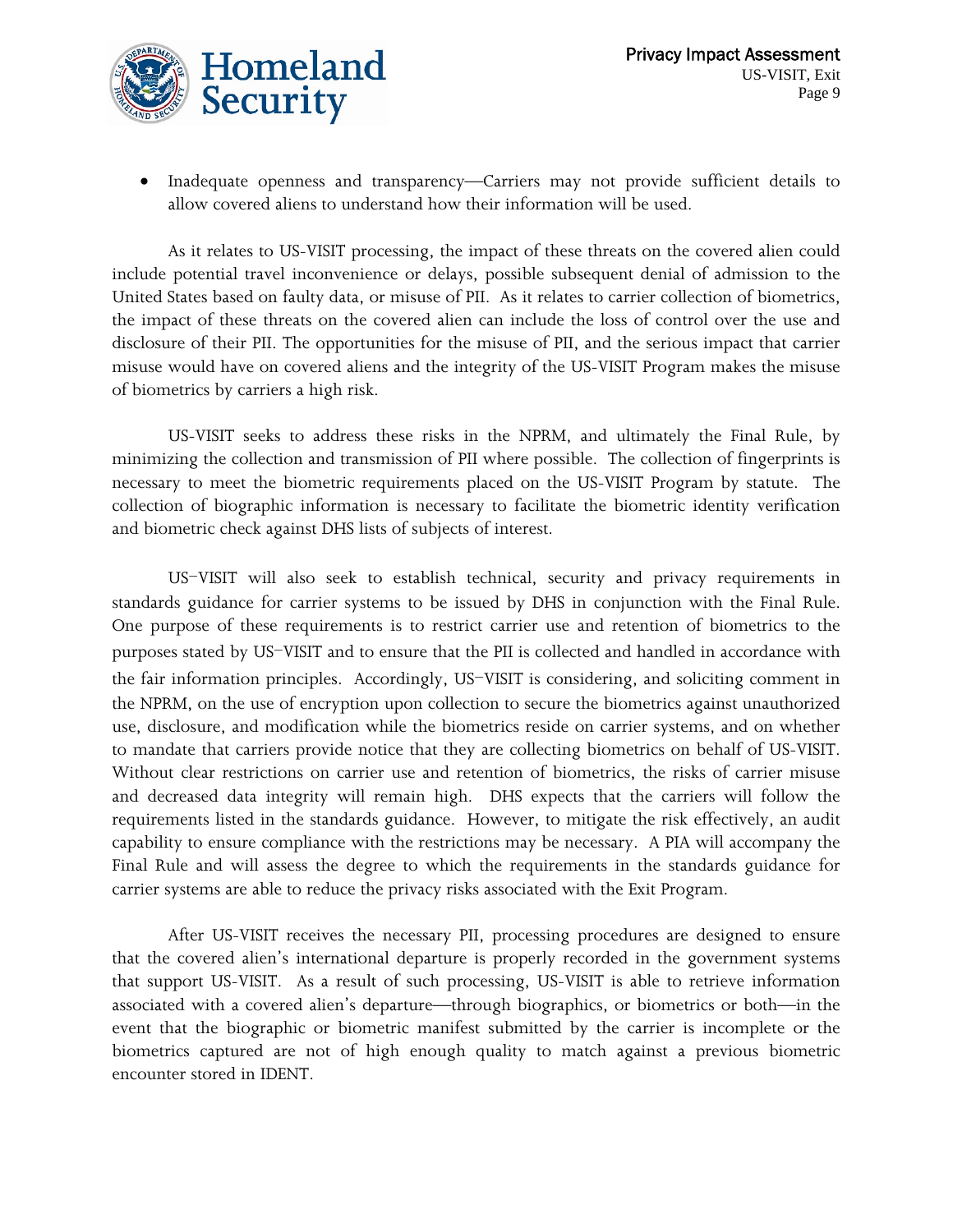

Furthermore, US VISIT protects the PII used for Entry/Exit processing through a robust Privacy and Security Program. As discussed in the January 5 and August 31, 2004 interim rules, US-VISIT records will be protected consistent with applicable privacy laws and regulations, including DHS' published privacy policy for US-VISIT.

### **Section 2.0 Uses of the Information**

 The following questions are intended to delineate clearly the use of information and the accuracy of the data being used.

#### **2.1 Describe all the uses of information.**

 US-VISIT stores and uses the data collected during the Exit process to record the departure of covered aliens, conduct certain terrorist, criminal, and immigration checks on lists of subjects of interest on covered aliens, and compare biometric identifiers to those collected on previous encounters to verify identity. Results of the biometric check on lists of subjects of interest will be referred to and managed by the appropriate DHS agency on a case-by-case basis. US-VISIT will also verify the identity of a covered alien previously encountered by comparing the Exit biometric data to the biometric data in their US-VISIT record. The biometrics that match a covered alien's US-VISIT record will be associated with that record and stored in IDENT. When the identity of a covered alien cannot be biometrically verified against a previous encounter, the biometric will be stored in IDENT, but it will not be associated with any previously collected covered alien's US-VISIT record. Biometrics that cannot be matched to a US-VISIT record will not be enrolled in US-VISIT.

 Carriers are not allowed to use the biometrics for any purpose other than those purposes stated by US-VISIT in standards guidance for carrier systems to be issued by DHS in conjunction with the Final Rule. It is DHS' expectation that the carriers will follow the requirements listed in the standards guide.

 DHS proposes to conduct operational testing with carriers to verify the carrier's ability to package and transmit minimal biographics and biometrics to DHS that will be outlined in technical specifications and guidance. The testing will use fictitious biometric and biographic data to limit the risk associated with using PII.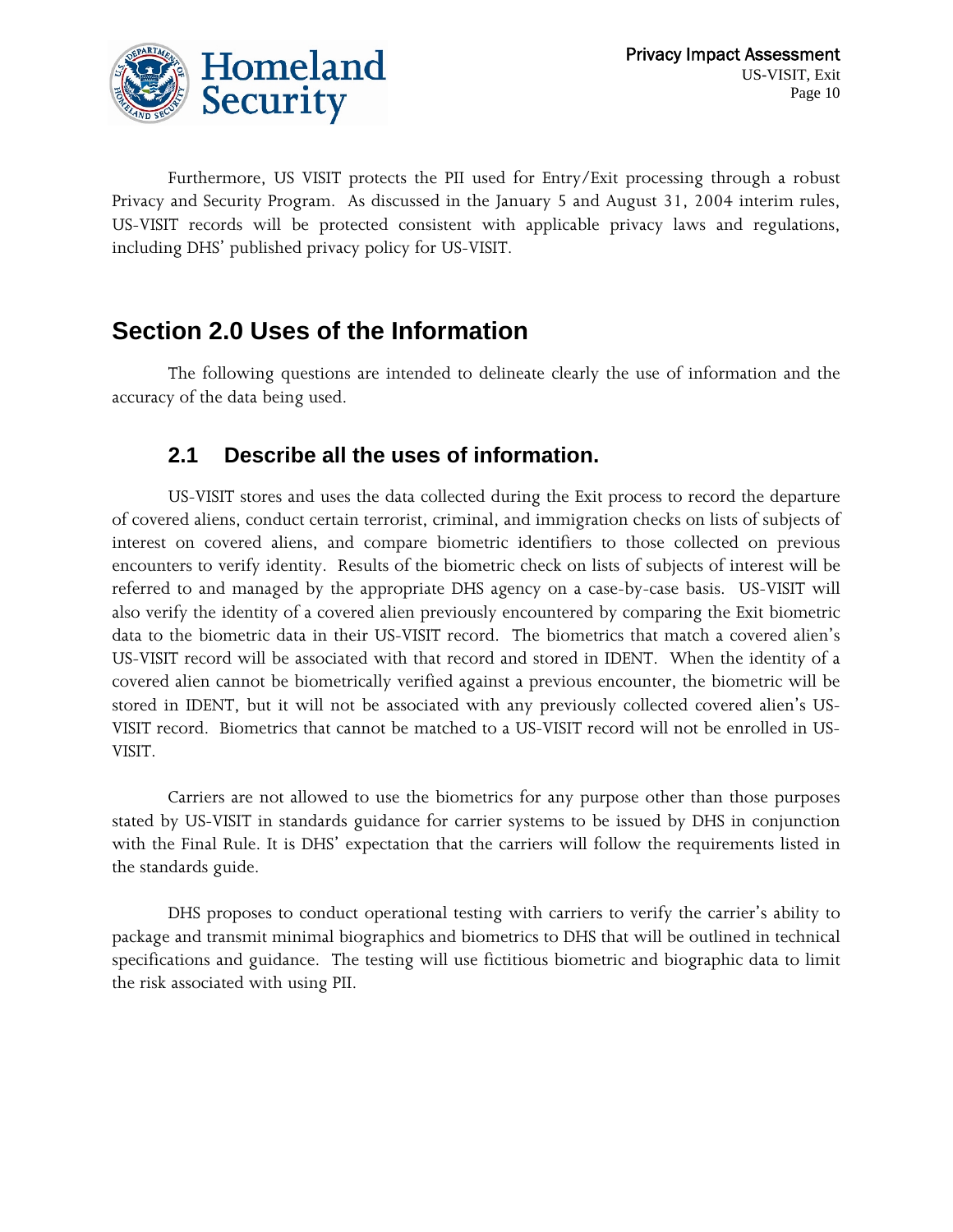

#### **2.2 What types of tools are used to analyze data and what type of data may be produced?**

US-VISIT will use tools to match entry and exit records and identify covered aliens overstaying their terms of admission. The results of US-VISIT matching will be analyzed for quality assurance purposes to improve matching algorithms. US-VISIT will also analyze subjectbased patterns and in some cases will act upon that analysis to prevent immigration and law enforcement violations. Such analysis includes the identification of trends, which is essential to assessing risk and to enhancing the integrity of the immigration and border management system.

For example, trend analysis might reveal to DHS and Department of State specific visaissuing posts, visa categories, VWP countries, or other locations or factors reflecting an unacceptably high overstay rate, allowing opportunities for self-assessment and more focused enforcement, including increased scrutiny of immigration benefit or visa renewal applications.

#### **2.3 If the system uses commercial or publicly available data please explain why and how it is used.**

 The Exit Program does not propose to add any commercial or publicly available data that is not already used by US-VISIT. US-VISIT may use publicly available data to confirm previously collected information and to assist in identifying the address or phone number of a covered alien. Public records are not relied on as the sole determinative information in any analysis or inquiry.

#### **2.4 Privacy Impact Analysis: Describe any types of controls that may be in place to ensure that information is handled in accordance with the above described uses.**

 Collection of PII by carriers increases the risk that the data may be used for purposes other than those stated by US-VISIT. In addition, an individual who gains access to the carrier's system, whether authorized or not, might be able to use, analyze, disclose, modify, or retain the PII in unauthorized ways. Therefore, without clear restrictions on carrier use and retention of biometrics, the risk of misuse of biometrics by the carrier remains high.

To secure the PII against misuse and protect data integrity, DHS will establish technical, security and privacy requirements for the carrier systems submitting PII to US-VISIT in standards guidance for carrier systems to be issued by DHS in conjunction with the Final Rule. It is DHS' expectation that the carriers will follow the requirements listed in the standards guide. As currently proposed, the biometrics collected must comply with the IAFIS Image Quality Specifications. The biometrics and biographics (or unique identifier) submitted to DHS will be transmitted over an encrypted network, which complies with standards set forth in CBP's ISAs and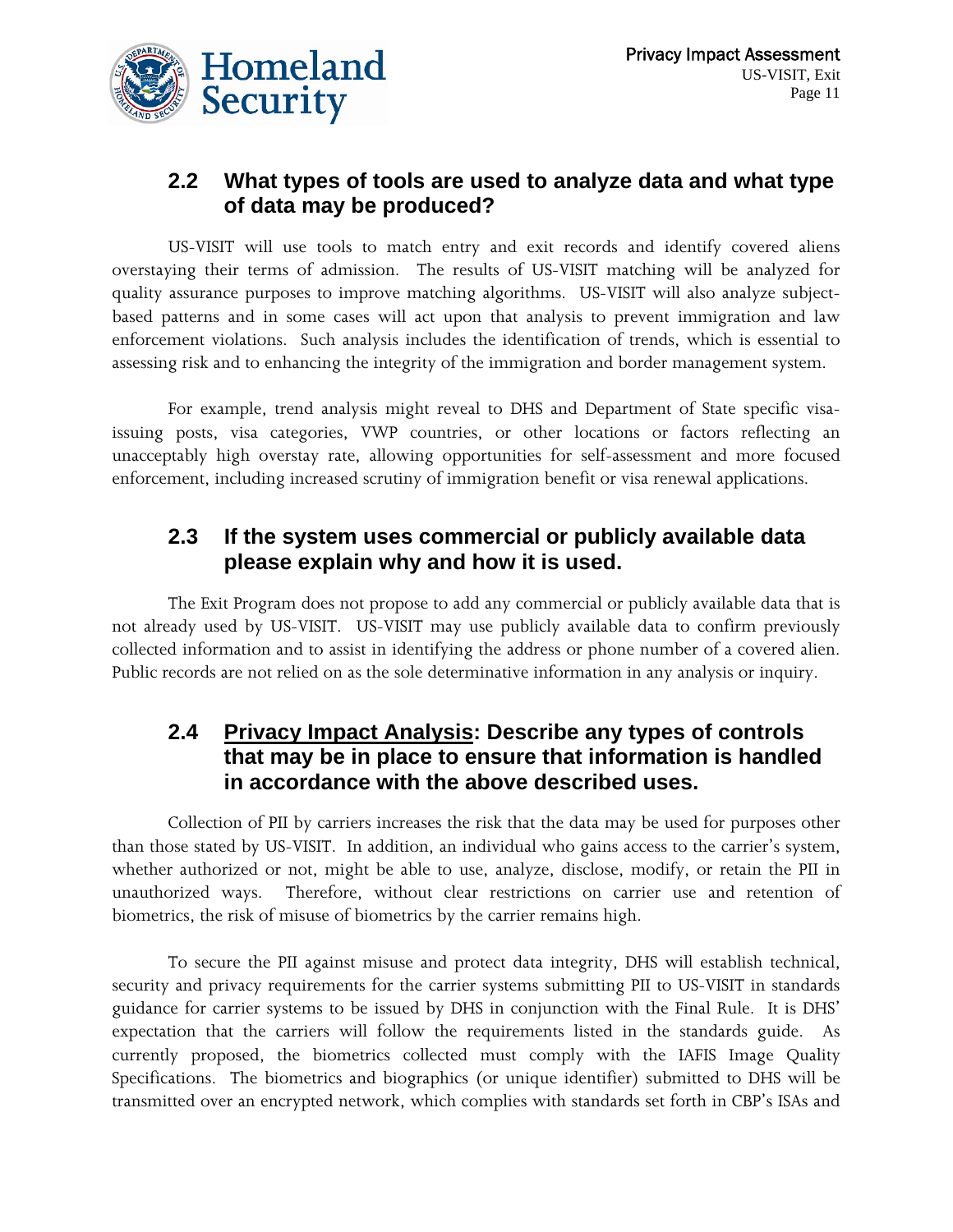

supports other electronic manifest data submissions. If carriers experience unauthorized use or access, or breach of biometrics or biographics supporting US-VISIT, carriers must immediately notify the US-VISIT Privacy Officer in writing. Moreover, US-VISIT is considering, and soliciting comment in the NPRM, the use of encryption upon collection to secure the biometrics against unauthorized use, disclosure and modification while the biometrics reside on carrier systems.

 PII maintained by US-VISIT will in some cases be supplemented with public source data, which may be used by US-VISIT for limited data verification or establishing an address or phone number. This public source data presents particular issues because this type of data is prone to lack currency and correctness. However, these data elements are not, in and of themselves, used for making decisions about covered aliens. In addition, all PII maintained by US-VISIT will be protected against unauthorized use, modification, and/or retention by a robust privacy and security program. As discussed in the January 5 and August 31, 2004 interim rules for the US-VISIT Program, US-VISIT records will be protected consistent with all applicable privacy laws and regulations, including DHS' published privacy policy for US-VISIT. Physical, technical, and administrative controls, which include access controls and system user education and training, will keep PII secure and confidential. PII collected by US-VISIT will not be discussed with, nor disclosed to, any person within or outside US-VISIT other than as authorized by law and as required for the performance of official duties. A program-dedicated Privacy Officer ensures that the data is not used or accessed improperly and the DHS Chief Privacy Office continues to exercise oversight of US-VISIT to ensure that the information collected and stored in IDENT and other systems associated with US-VISIT is being properly protected under current privacy laws and guidance.

 The US-VISIT security policy, discussed further in Section 8.0, requires that the confidentiality and security of an individual's personal information be maintained. Accordingly, the three primary systems supporting US-VISIT are validated through a Certification and Accreditation process on a regular basis. US-VISIT is the system owner for IDENT and ADIS, and CBP is the system owner for APIS. IDENT was granted an authority to operate in May 2007 and that authority to operate will expire in May 2010. ADIS was granted authority to operate in October of 2006 and that authority will expire in October of 2009. APIS (via TECS) was granted authority to operate in January of 2006 and that authority will expire January of 2009. These authorities to operate will be subject to renewal prior to expiration. As mentioned above, users of these systems have limited access that is established based on their roles and are trained in the handling of personal information.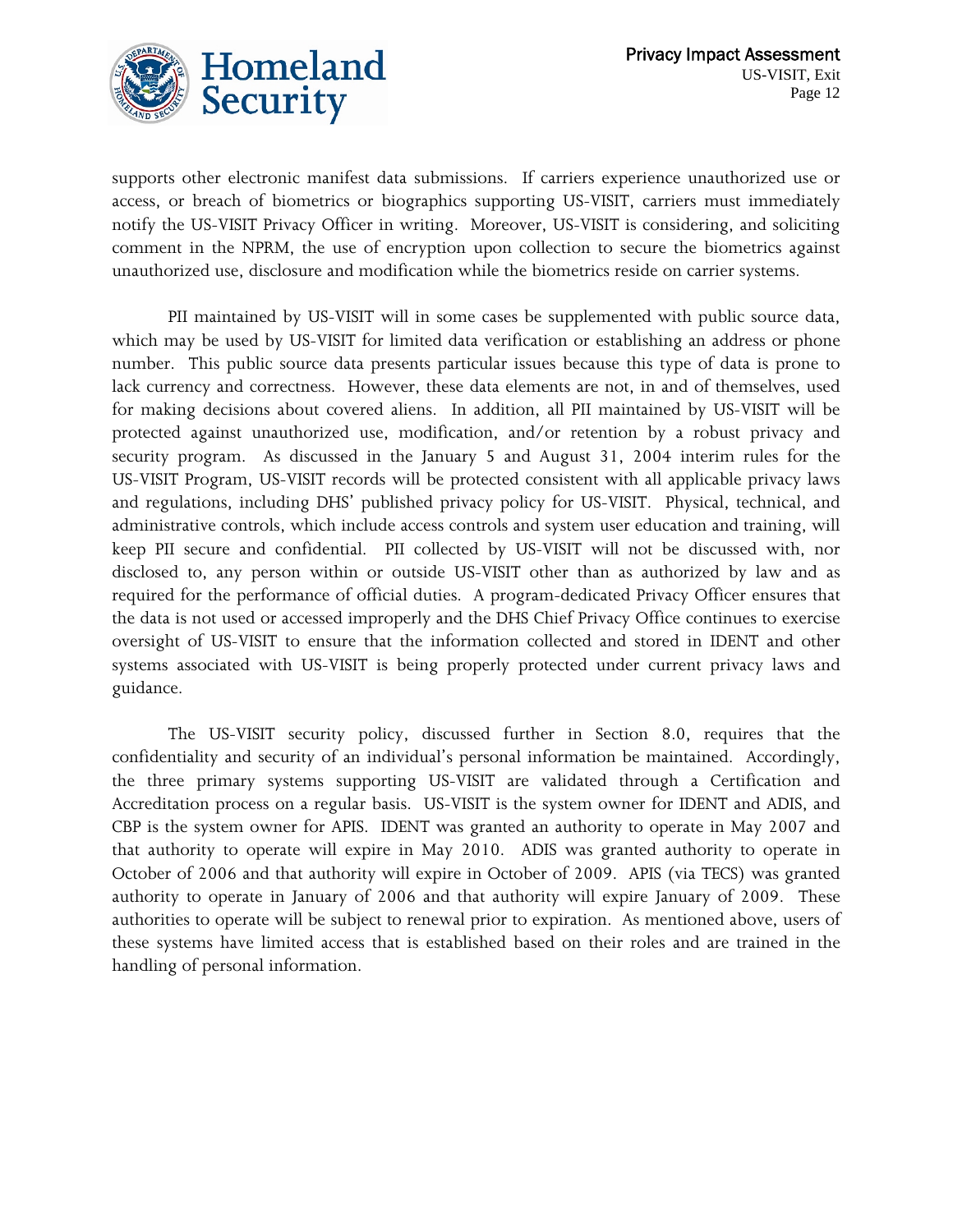

### **Section 3.0 Retention**

 The following questions are intended to outline how long information will be retained after the initial collection.

#### **3.1 How long is information retained?**

 US-VISIT will restrict carriers' retention of biometric data in standards guidance for carrier systems to be issued by DHS in conjunction with the Final Rule. It is DHS' expectation that the carriers will follow the requirements listed in the standards guide.

 Upon receipt by DHS, the minimal biographics and the biometrics will be retained in accordance with the Systems of Records Notices (SORNs) published for the systems that support US-VISIT. The retention periods for IDENT and ADIS is 75 years or until the statute of limitations has expired for all criminal violations. Data stored in CBP's APIS will be maintained for as long as operationally necessary, subject to retention reviews that occur both periodically, and each time information is accessed, but in no case will information be retained longer than 50 years past the date of collection.

#### **3.2 Has the retention schedule been approved by the component records officer and the National Archives and Records Administration (NARA)?**

The retention schedule for IDENT, ADIS, and APIS has been approved by NARA.

#### **3.3 Privacy Impact Analysis: Please discuss the risks associated with the length of time data is retained and how those risks are mitigated.**

 Given that carriers collect PII on behalf of US-VISIT, there is a risk that a persistent biometric database, vulnerable to unauthorized use and disclosure, could be created. To reduce this risk, US-VISIT seeks to minimize the amount of PII collected.

US-VISIT will also establish technical, security and privacy requirements in standards guidance for carrier systems to be issued by DHS in conjunction with the Final Rule. One purpose of these requirements is to restrict carrier use and retention of biometrics to the purposes stated by US-VISIT and to ensure that the PII is collected and handled in accordance with the fair information principles. Accordingly, US-VISIT is considering, and soliciting comment in the NPRM, the use of encryption upon collection to secure the biometrics against unauthorized use, disclosure, and modification while the biometrics reside on carrier systems. Without clear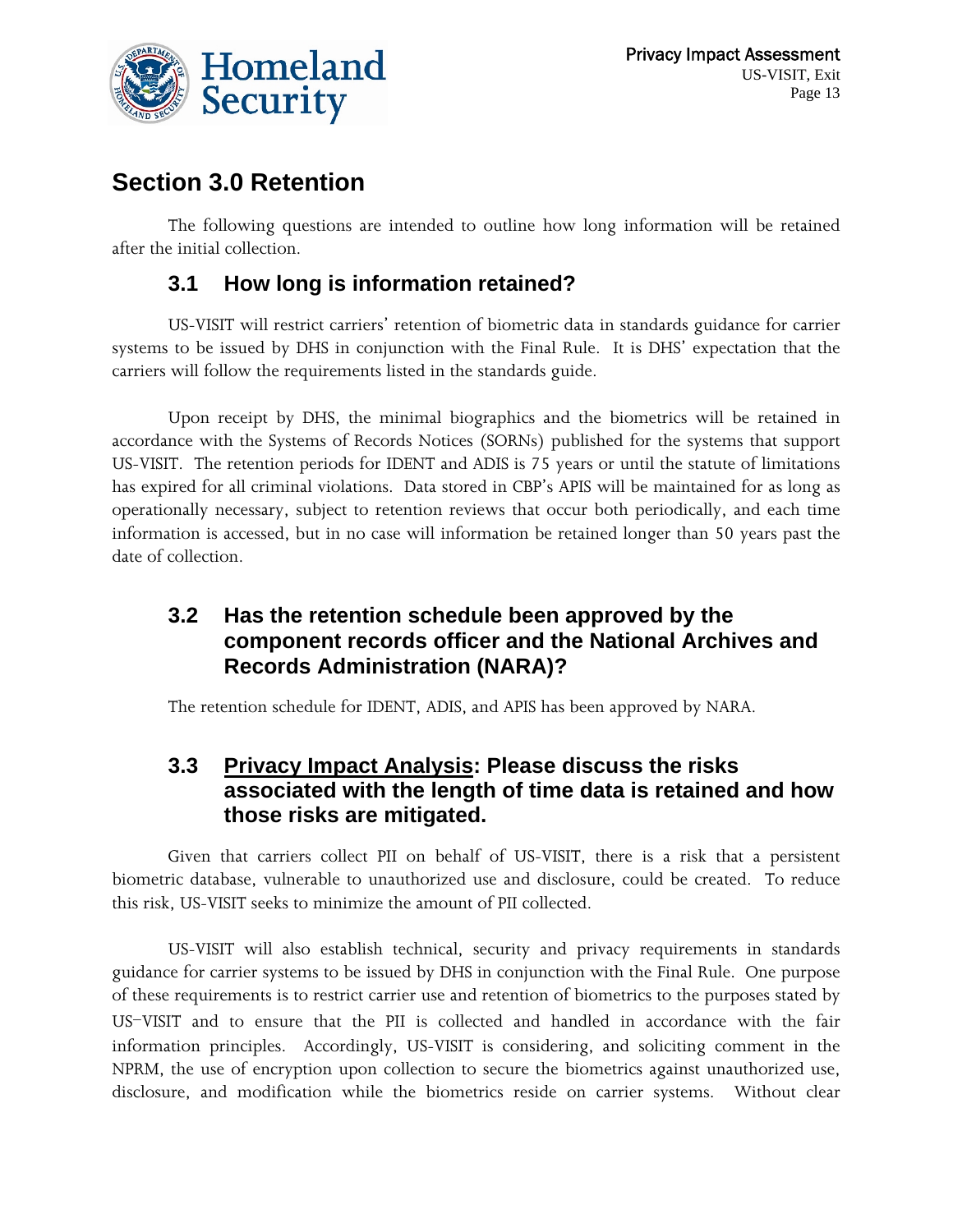

 $\overline{a}$ 

restrictions on carrier use and retention of biometrics, the risk of misuse of biometrics by the carrier is high. It is DHS' expectation that the carriers will follow the requirements listed in the standards guide. However, to mitigate the risk effectively, an audit capability to ensure compliance with the restrictions may be necessary. A PIA will accompany the Final Rule and will assess the degree to which the requirements in the standards guidance for carrier systems are able to reduce the privacy risks associated with the Exit Program.

 Once received by DHS, the PII will be retained in accordance with the SORNs for the systems that support US-VISIT. US-VISIT's systems IDENT and ADIS have a retention period of 75 years; APIS has a retention period of no longer than 50 years. The difference in retention periods raises some risk of inconsistency and duplication that can result in some heightened degree of integrity/security, access, and/or redress risk, as personal information could be deleted from one or more component systems while being retained in others. However, the retention periods are dependent on the varied purposes and needs of different system owners.

### **Section 4.0 Internal Sharing and Disclosure**

 The following questions are intended to define the scope of sharing within the Department of Homeland Security.

#### **4.1 With which internal organization(s) is the information shared, what information is shared and for what purpose?**

 The biometrics and corresponding biographics received by US-VISIT during Exit processing may be shared, upon request, with appropriate Federal, state, local, tribal, foreign, or international Governmental agencies seeking information on the subjects of wants, warrants, or lookouts, or any other subject of interest for purposes of national security, law enforcement, immigration, intelligence, and other mission-related functions as determined by the Secretary, and as otherwise authorized by law. Data maintained by US-VISIT in service of its entry-exit system is shared principally with staff of DHS components engaged in immigration and border security— CBP, ICE, and Citizenship and Immigration Services. However, US-VISIT may occasionally share data with other DHS organizations on a systematic, non-routine use basis, such as the United States Coast Guard (USCG) for similar purposes. The sharing activities for Exit biometrics and corresponding biographics are consistent with data sharing and internal disclosures previously identified for the US-VISIT Program[5](#page-13-0).

<span id="page-13-0"></span><sup>&</sup>lt;sup>5</sup> For more information on how information can be shared internal to DHS, see the Systems of Records Notices (SORNs) for the systems that support US-VISIT: IDENT SORN, DHS/USVISIT-0012, June 5, 2007, 72 FR 31080 < [http://a257.g.akamaitech.net/7/257/2422/01jan20061800/edocket.access.gpo.gov/2006/E6-11995.htm>](http://a257.g.akamaitech.net/7/257/2422/01jan20061800/edocket.access.gpo.gov/2006/E6-11995.htm); ADIS SORN, DHS/USVISIT-001, August 22, 2007, 72 FR 47057

<sup>&</sup>lt;[http://www.dhs.gov/xlibrary/assets/privacy/privacy\\_sorn\\_usvisit\\_adis.pdf](http://www.dhs.gov/xlibrary/assets/privacy/privacy_sorn_usvisit_adis.pdf)>; and TECS/APIS DHS/CBP-005,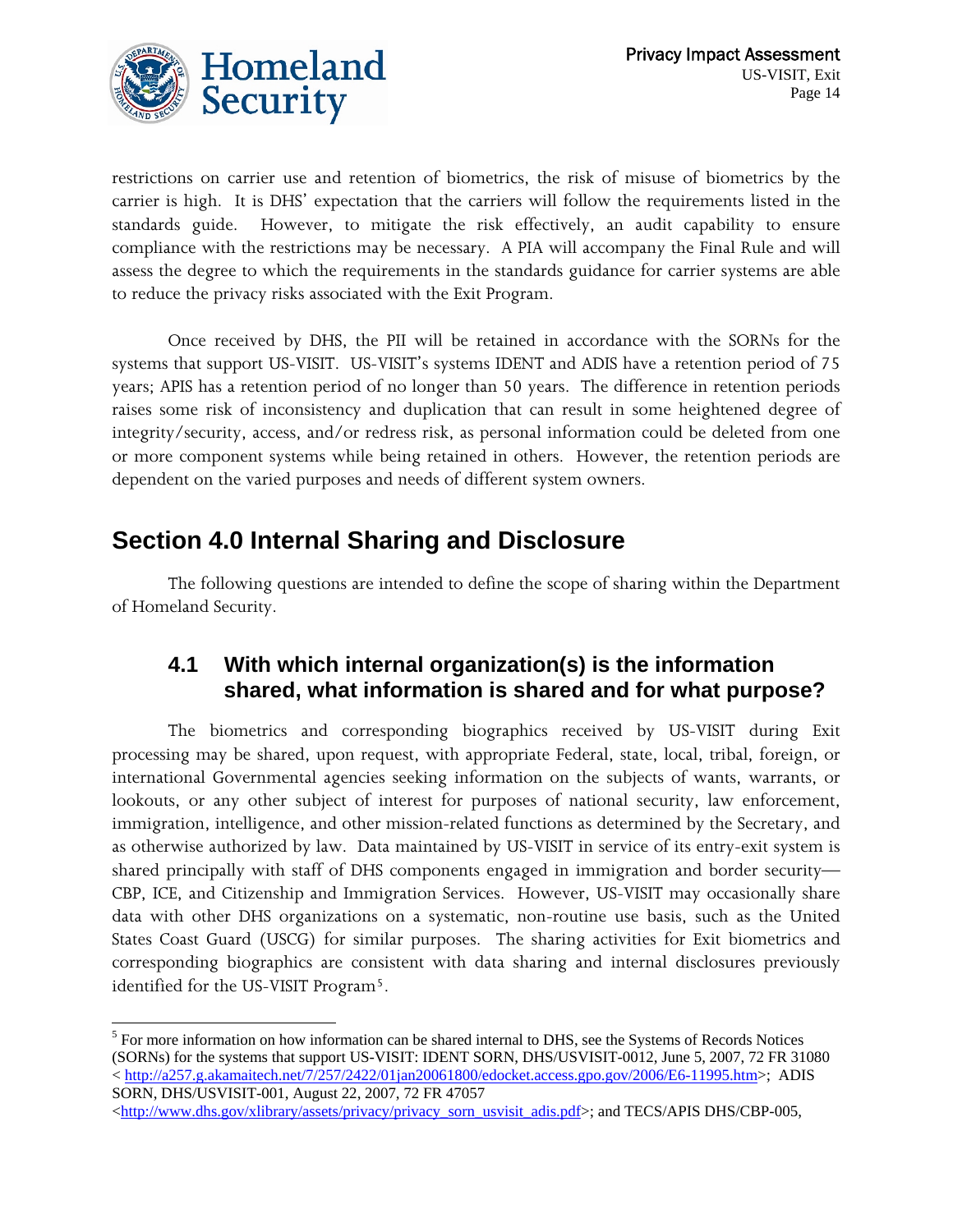

#### **4.2 How is the information transmitted or disclosed?**

 The biometrics and corresponding biographics will be shared only in accordance with the duly published SORNs for systems supporting US-VISIT. When authorized, US-VISIT data can be shared via dedicated T1/T3 lines, extracts on encrypted mobile devices, and ISA-covered connections. Any transmission or disclosure conducted by US-VISIT in accordance with a Letter of Intent (LOI) or Memorandum of Understanding (MOU) will have transmission and security requirements established in the authorizing documents.

#### **4.3 Privacy Impact Analysis: Considering the extent of internal information sharing, discuss the privacy risks associated with the sharing and how they were mitigated.**

 There are no additional disclosures or internal data sharing from the US-VISIT Program as a result of the proposed rule.

 Any sharing of data, whether internal or external, increases the potential for compromising that data and creates new opportunities for misuse. US-VISIT mitigates these vulnerabilities by working closely with the sharing organizations to develop secure standard operating procedures for using this data. These procedures are documented in sharing agreements.

 In all cases of sharing internal to DHS, all components are required to comply with the Department's security policies and procedures, particularly the DHS Information Technology (IT) Security Program Handbook for Sensitive Systems (Attachment A to DHS Management Directive 4300.1). This handbook establishes a comprehensive program to provide complete information security, including directives on roles and responsibilities, management policies, operational policies, technical controls, and application rules, which are applied to component systems, communications between component systems, and at all interfaces between component systems and external systems. For example, external connections must be documented and approved with both parties signature in an ISA, which outlines controls in place to protect the confidentiality, integrity, and availability of information being shared or processed.

 US-VISIT satisfies all the DHS security requirements and each of its systems have been certified and accredited. As other DHS components meet the security requirements and their systems that support US-VISIT receive certification and accreditation, an additional layer of security protection is added to the US-VISIT program.

August 23, 2007, 72 FR 48349

 $\overline{a}$ 

<sup>&</sup>lt;[http://a257.g.akamaitech.net/7/257/2422/01jan20071800/edocket.access.gpo.gov/2007/E7-15976.htm>](http://a257.g.akamaitech.net/7/257/2422/01jan20071800/edocket.access.gpo.gov/2007/E7-15976.htm).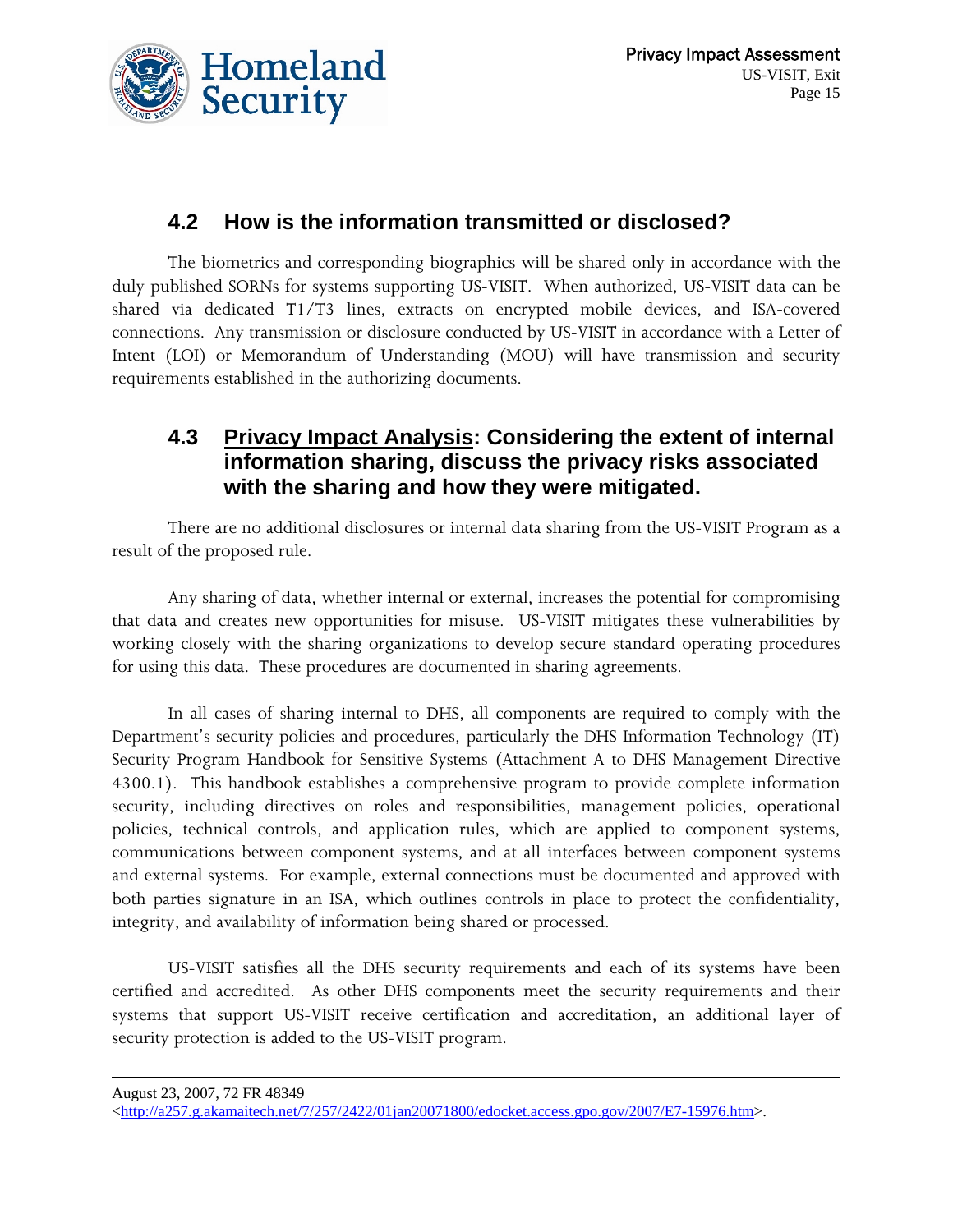

### **Section 5.0 External Sharing and Disclosure**

 The following questions are intended to define the content, scope, and authority for information sharing external to DHS which includes Federal, state and local government, and the private sector.

#### **5.1 With which external organization(s) is the information shared, what information is shared, and for what purpose?**

 There are no additional disclosures or external data sharing from the US-VISIT Program as a result of the proposed rule. Data received by DHS from carriers does not constitute data sharing. Carriers are considered collection agents. US-VISIT will not share any PII with the carrier. The only information provided by US-VISIT to the carrier is the acknowledgement that the PII has been received; the acknowledgement will not contain any PII.

 US-VISIT shares biometrics and corresponding biographics with other law enforcement agencies at the federal, state, local, foreign, or tribal level, who, in accordance with their responsibilities, are lawfully engaged in collecting law enforcement intelligence information (whether civil or criminal) and/or investigating, prosecuting, enforcing, or implementing civil and/or criminal laws, related rules, regulations, or orders.

 The SORNs for the source systems on which US-VISIT draws provide notice as to the routine uses for the information collected by US-VISIT, provided that any disclosure is compatible with the purpose for which the information was collected.

**5.2 Is the sharing of personally identifiable information outside the Department compatible with the original collection? If so, is it covered by an appropriate routine use in a SORN? If so, please describe. If not, please describe under what legal mechanism the program or system is allowed to share the personally identifiable information outside of DHS.** 

 The sharing of biometrics and corresponding biographics outside the DHS is compatible with the purposes of collection and is covered by the routine uses listed in the SORNs for the systems that support US-VISIT. Moreover, DHS has entered into MOUs or other agreements with non-DHS organizations with which US-VISIT shares information. These agreements provide the conditions of sharing or disclosure, including how the information must be protected and how it can be used.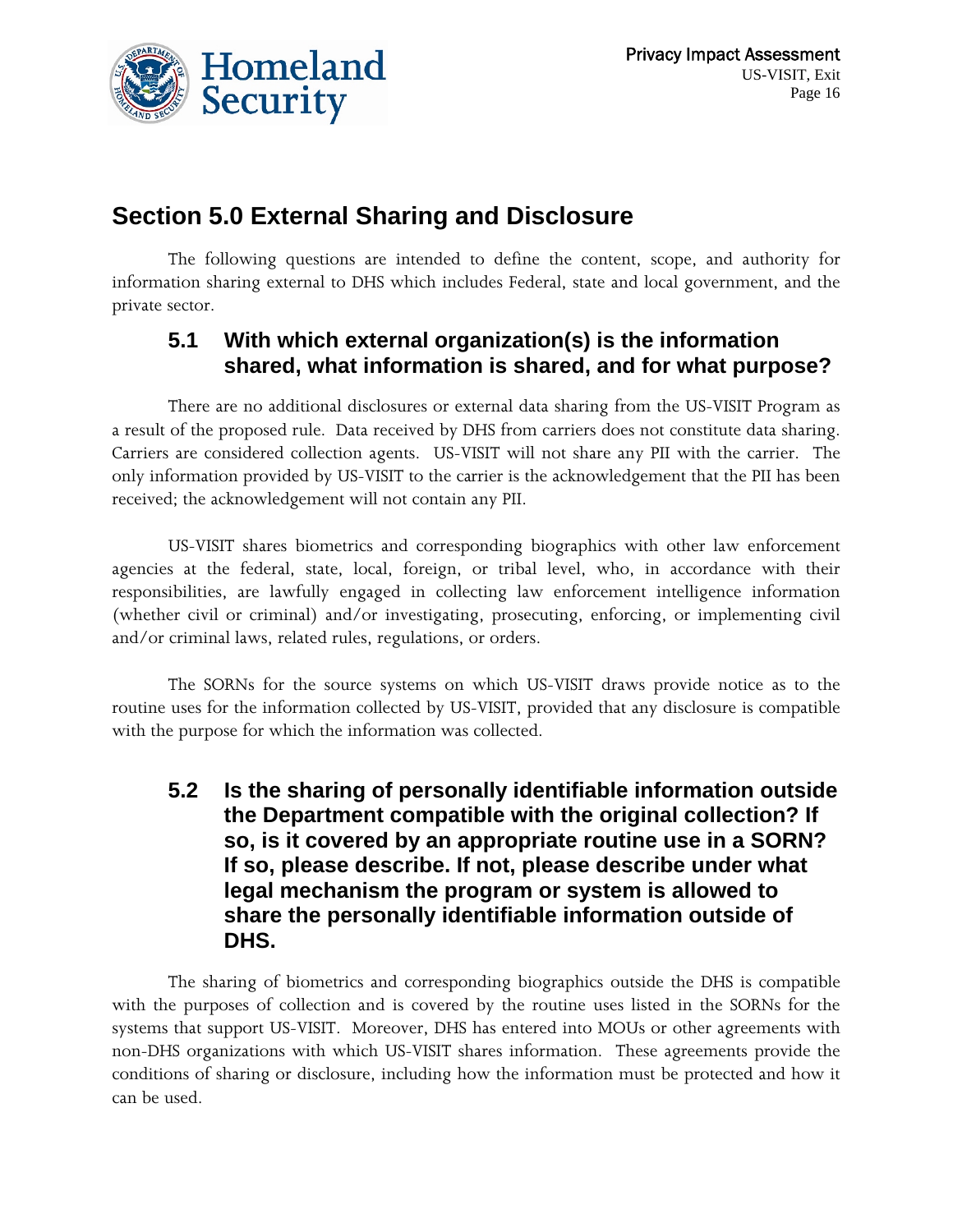

#### **5.3 How is the information shared outside the Department and what security measures safeguard its transmission?**

 Once the biometrics and corresponding biographics are received by US-VISIT and integrated with the US-VISIT Program, the data will be shared only in accordance with the duly published SORNs for systems supporting US-VISIT. When authorized, US-VISIT data can be shared using dedicated T1/T3 lines, extracts on encrypted mobile devices, and ISA-covered connections. Any transmission or disclosure conducted by US-VISIT in accordance with a LOI or MOU will have transmission and security requirements established in the authorizing documents.

#### **5.4 Privacy Impact Analysis: Given the external sharing, explain the privacy risks identified and describe how they were mitigated.**

 There are no additional disclosures or external data sharing from the US-VISIT Program as a result of the proposed rule. Data received by DHS from the carrier does not constitute data sharing. Carriers are considered collection agents of US-VISIT and DHS. The only information provided by US-VISIT to the carrier is the acknowledgement that PII has been received; the acknowledgement will not contain PII.

 Any data sharing, whether internal or external, increases the potential for compromising that data and creates new opportunities for misuse. US-VISIT mitigates these vulnerabilities by working closely with the sharing organizations to establish formal agreements and develop secure standard operating procedures for sharing the data. Furthermore, US-VISIT complies with the DHS comprehensive program for information security. The security program involves the establishment of strict rules of behavior for each major application, including US-VISIT. It includes a periodic assessment of physical, technical, and administrative controls designed to enhance accountability and data integrity. It also requires that all users be adequately trained regarding the security of their systems, that system users must participate in a security training program, and that contractors and consultants must also sign a non-disclosure agreement. External connections must be documented and approved with both parties signature in an ISA, which outlines controls in place to protect the confidentiality, integrity, and availability of information being shared or processed.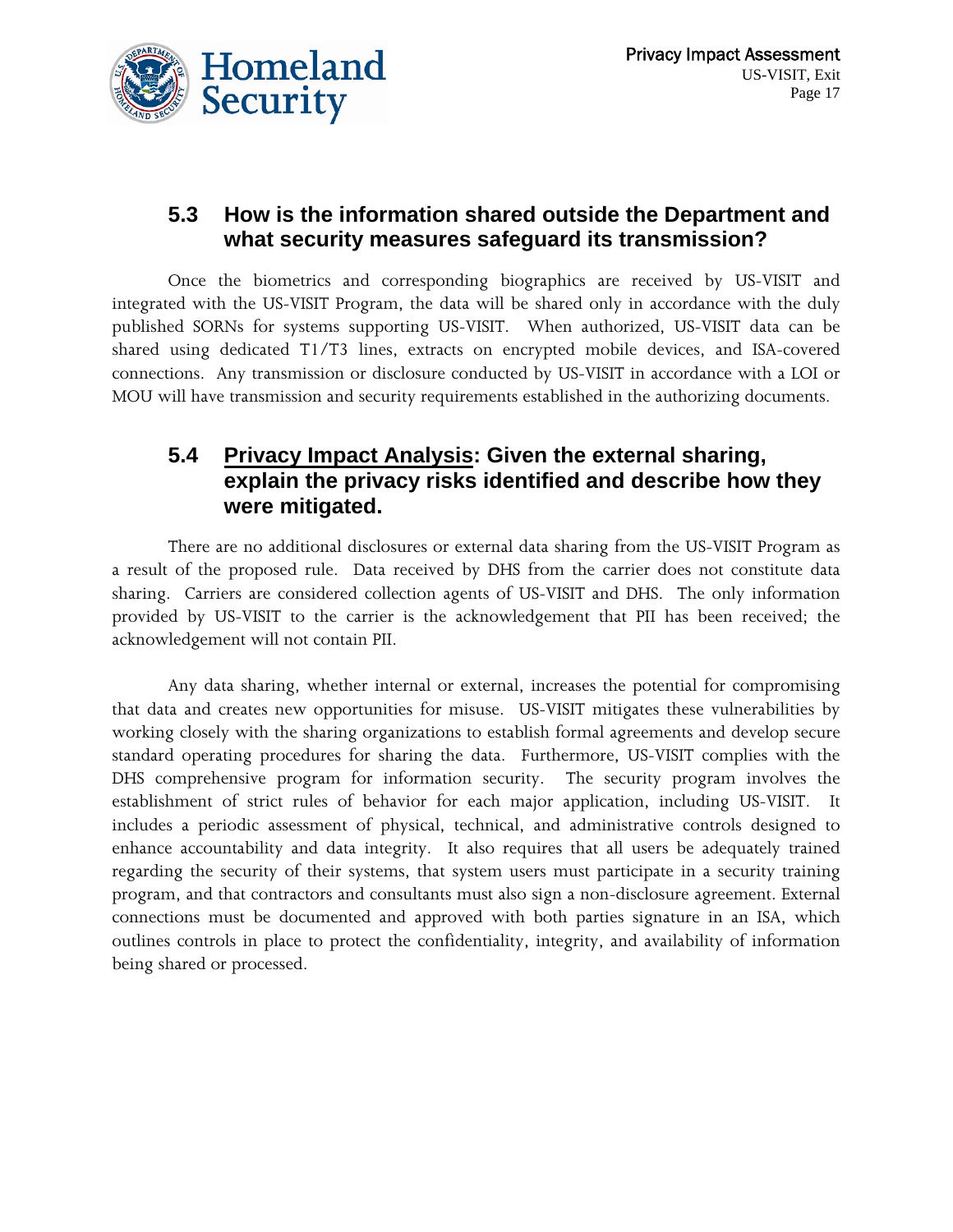

### **Section 6.0 Notice**

 The following questions are directed at notice to the covered alien of the scope of information collected, the right to consent to uses of said information, and the right to decline to provide information.

#### **6.1 Was notice provided to the individual prior to collection of information?**

 Notice will be provided by this PIA update and corresponding NPRM, and the US-VISIT website. US-VISIT is also considering whether to require carriers to provide notice explaining that the carrier is collecting PII on behalf of US-VISIT, how US-VISIT will use the PII, and the effect of not providing the PII. DHS seeks comment in the NPRM on how a privacy notice could be provided prior to collection of biometrics.

 Additional notice and public education may be conducted by US-VISIT if this is deemed necessary based on public comments received on the publication of the PIA and NPRM.

#### **6.2 Do individuals have the opportunity and/or right to decline to provide information?**

 Covered aliens do not have the right to decline to provide information and still depart the United States. Under the authority of 8 U.S.C. 1221 and 49 U.S.C. 44909, and Section 711 of the Secure Travel and Counterterrorism Partnership Act of 2007, US-VISIT mandates the collection of PII to record the arrival and departure of covered aliens, conduct certain terrorist, criminal, and immigration violation checks of covered aliens, and compare biometric identifiers to those collected on previous encounters to verify identity.

#### **6.3 Do individuals have the right to consent to particular uses of the information? If so, how does the individual exercise the right?**

 Covered aliens do not have the right to consent to particular uses of the information as US-VISIT is required to record the arrival and departure of covered aliens, conduct certain terrorist, criminal, and immigration violation checks of covered aliens, and compare biometric identifiers to those collected on previous encounters to verify identity. As described in previous US-VISIT PIAs, the PII collected on behalf of US-VISIT is used only for the purposes of border and immigration management, national security, and law enforcement.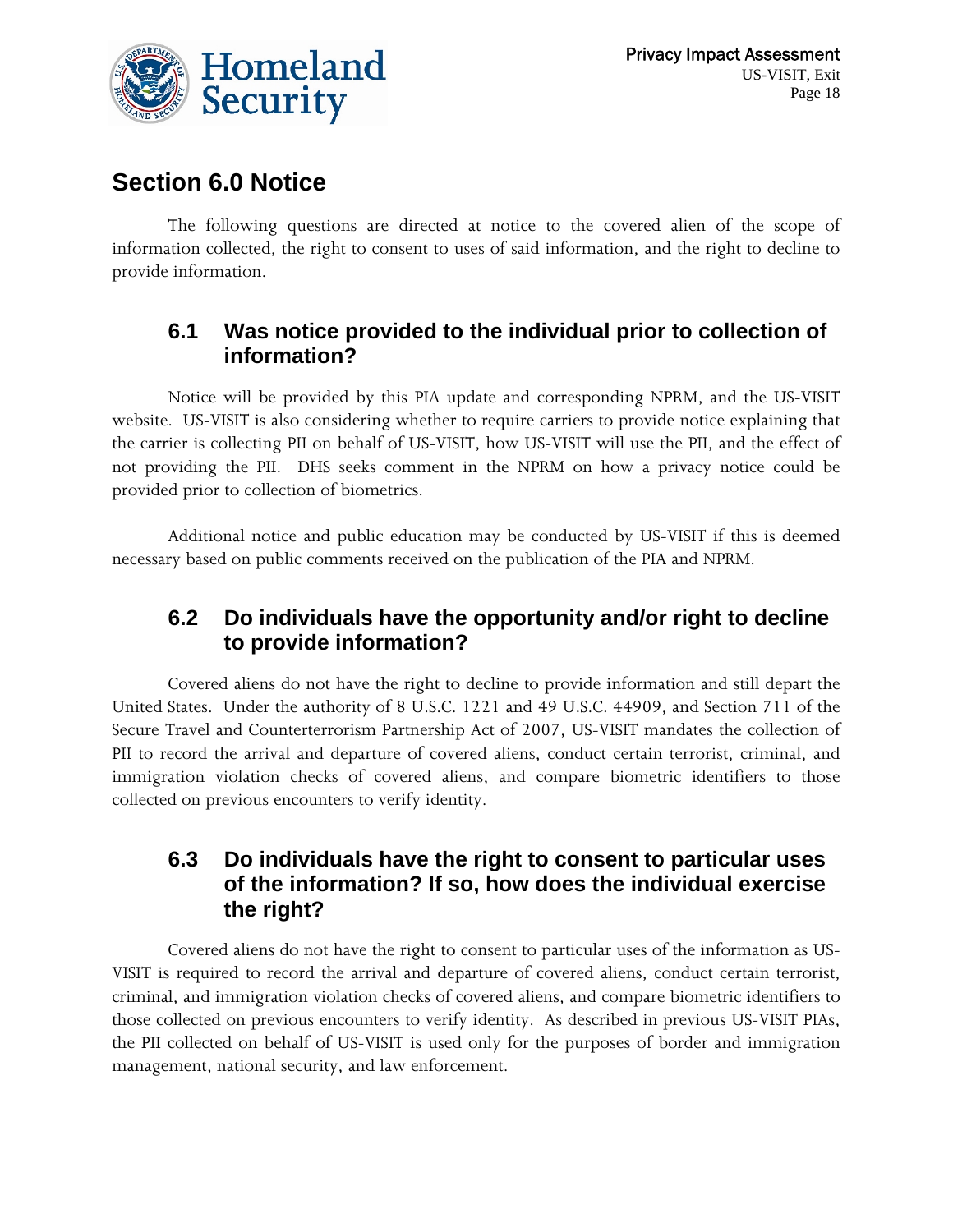

#### **6.4 Privacy Impact Analysis: Describe how notice is provided to individuals, and how the risks associated with individuals being unaware of the collection are mitigated.**

 US-VISIT relies on notice to mitigate the privacy risks posed by mandatory collection and use of PII. Transparency created by US-VISIT PIAs, NPRMs and Final Rules, and public education efforts ensures that covered aliens understand what information will be collected and how it will be used.

 Because carriers are acting on behalf of US-VISIT, however, there is a risk that covered aliens will not understand that US-VISIT will be using their PII, and not the carriers. To reduce this risk, US-VISIT is considering, and soliciting comments in the NPRM, whether to mandate carriers notify covered aliens that the carrier is collecting biometrics on behalf of US-VISIT prior to collection.

### **Section 7.0 Access, Redress and Correction**

 The following questions are directed at a covered alien's ability to ensure the accuracy of the information collected about them.

#### **7.1 What are the procedures that allow individuals to gain access to their information?**

Individuals may gain access to their information held by US-VISIT by filing a request under the Freedom of Information Act (FOIA) or the Privacy Act of 1974, except where the disclosure of records or portions of a record are subject to narrow exceptions for criminal or other law enforcement purposes. A FOIA request must reasonably describe the specific records sought and must be made in accordance with US-VISIT's FOIA regulations. A reasonable description of DHS records would allow a DHS employee to locate records using reasonable efforts. For more information on submitting a FOIA request see "How to Submit a FOIA Request" at http://www.dhs.gov/xfoia/editorial\_0316.shtm.

Individuals may also gain access to their information held by US-VISIT by filing a request under the Privacy Act of 1974. The Privacy Act grants U.S. citizens and Legal Permanent Residents (LPRs) the right to access and amend their records. DHS and US-VISIT policies extend these rights to US-VISIT covered aliens. Privacy Act requests of US-VISIT should be submitted to: US-VISIT FOIA Officer; Department of Homeland Security, Washington, DC 20528; Phone (202) 298-5200; Fax (202) 298-5201; US-VISIT-FOIA@dhs.gov.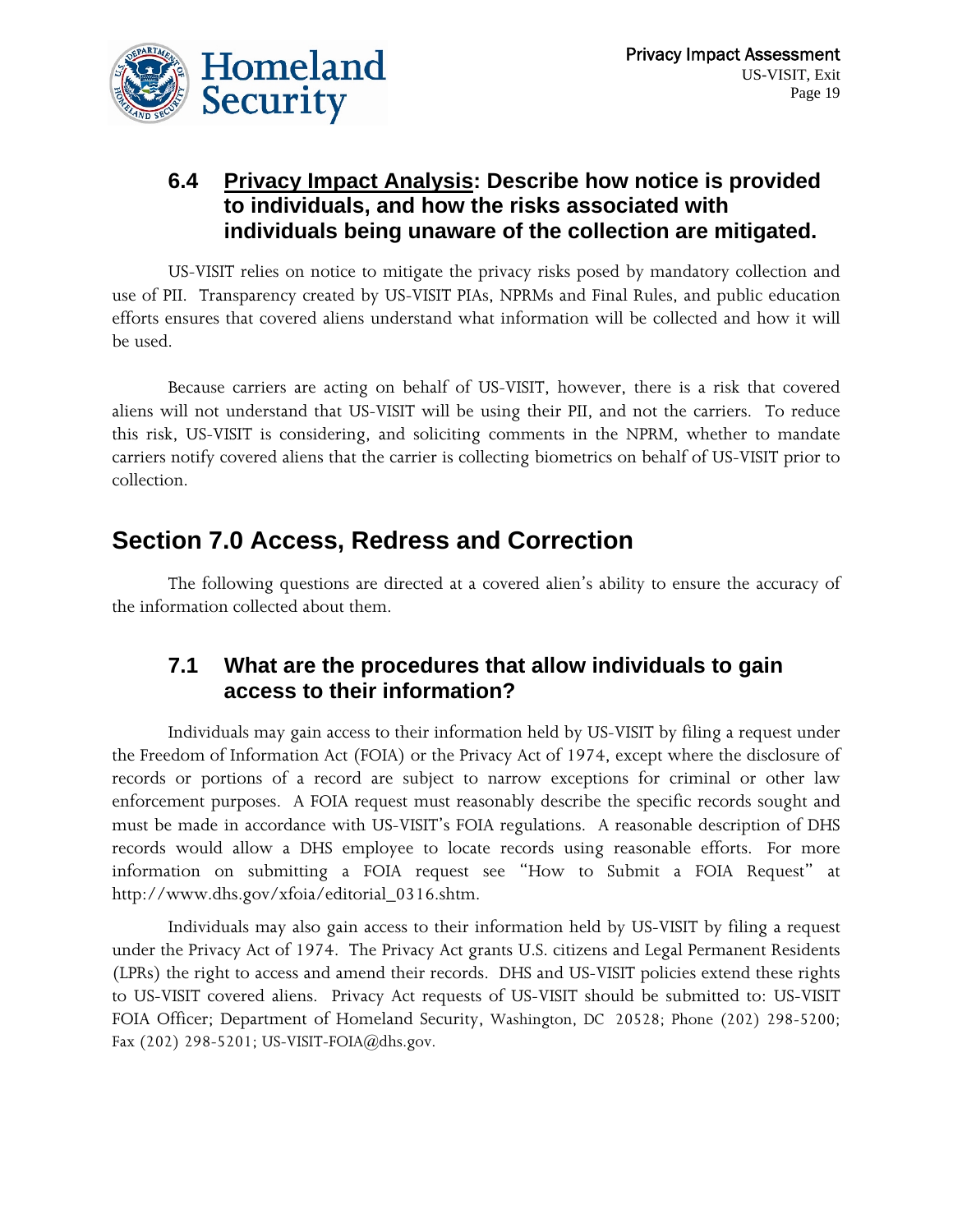

#### **7.2 What are the procedures for correcting inaccurate or erroneous information?**

 There are no changes to existing procedures for correcting inaccurate or erroneous information as a result of the proposed rule. Covered aliens will continue to have a redress process available to them to correct inaccurate or erroneous information held by the US-VISIT Program.

To correct inaccurate or erroneous information, covered aliens must submit a redress request through the DHS Traveler Redress Inquiry Program (TRIP) website, https://trip.dhs.gov. Once a covered alien submits a redress form, the individual will receive notification of receipt. DHS TRIP will review the redress form and determine which component/agency will most effectively be able to respond to the submission. When a redress request is related to US-VISIT processing, TRIP will coordinate with US-VISIT. US-VISIT will then review the covered alien's records and correct the information, if appropriate. DHS TRIP will notify the individual of the resolution to their request.

#### **7.3 How are individuals notified of the procedures for correcting their information?**

 Covered aliens are notified of the procedures for correcting their information through the NPRM for Exit, this PIA, and DHS and US-VISIT websites. The redress procedures are established and operated by DHS through TRIP, which can be accessed at https://trip.dhs.gov.

#### **7.4 If no formal redress is provided, what alternatives are available to the individual?**

 If redress cannot be provided, or the covered alien is dissatisfied with the response received from US-VISIT, the individual can appeal their case to the DHS Chief Privacy Officer, who will review the appeal and provide final adjudication concerning the matter. The DHS Chief Privacy Officer can be contacted at Chief Privacy Officer, ATTN: US-VISIT Appeal, Department of Homeland Security, Washington, D.C. 20528, USA; or Fax: 00-1-202-772-5036.

#### **7.5 Privacy Impact Analysis: Please discuss the privacy risks associated with the redress available to individuals and how those risks are mitigated.**

 DHS TRIP provides a redress process that furthers the privacy interest of the covered alien by providing an easy-to-use website that provides a central point of contact for the submission and processing of redress requests. DHS TRIP collects PII directly from the individual, and therefore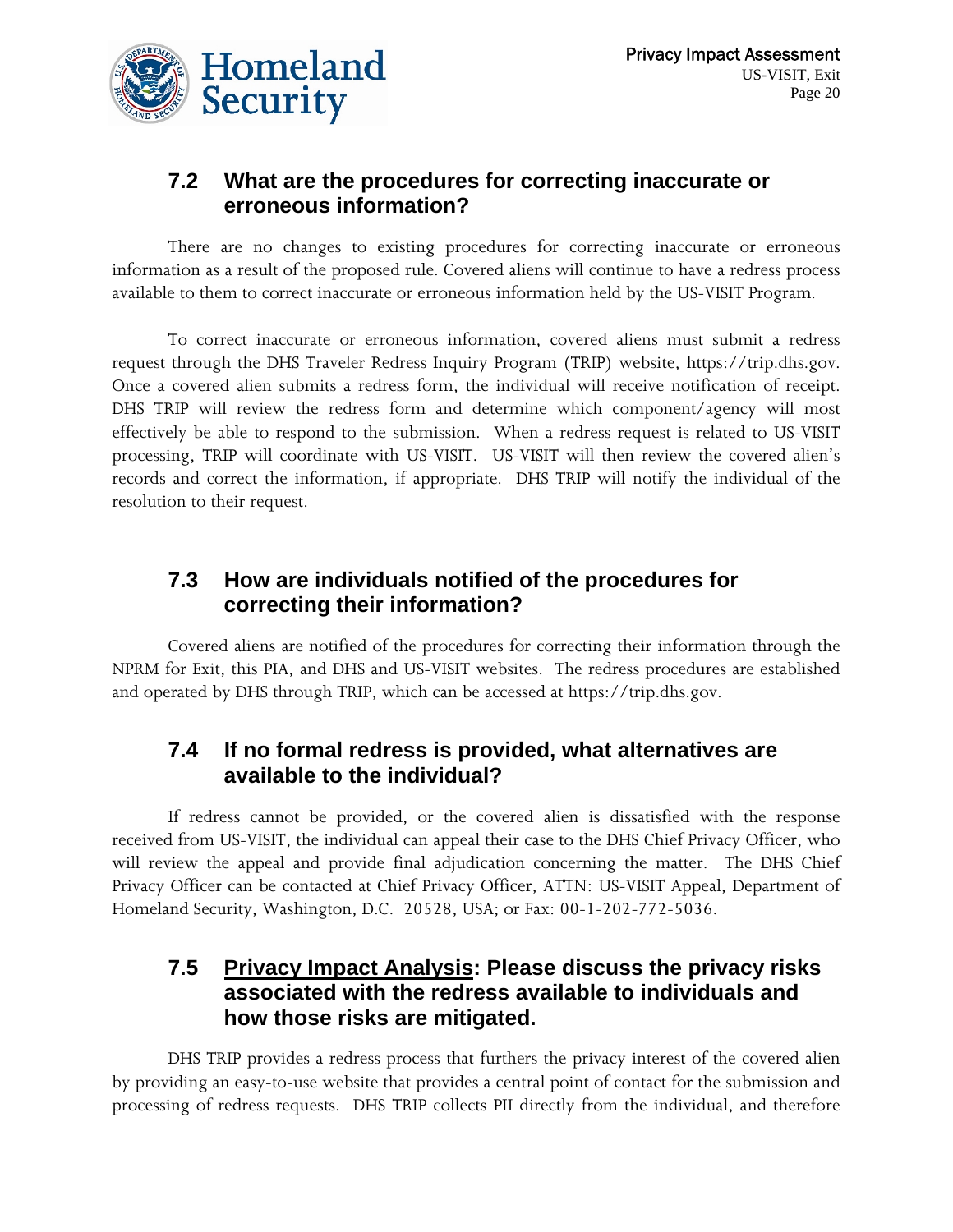

the risk of collecting inaccurate information should be minimized. PII submitted to DHS TRIP will be protected, and will only be shared in accordance with the provisions of the Privacy Act of 1974 (5 U.S.C. § 552a) and as provided in the DHS TRIP Privacy Impact Assessment, published January 18, 2007. In addition, covered aliens may request access to or correction of their personally identifiable information pursuant to FOIA or the Privacy Act, as appropriate.

### **Section 8.0 Technical Access and Security**

 The following questions are intended to describe technical safeguards and security measures.

#### **8.1 What procedures are in place to determine which users may access the system and are they documented?**

 As proposed, US-VISIT Exit will rely on systems that are outside the direct control of the US government—the carriers systems—in addition to the government systems that already support the US-VISIT Program. Access procedures for carrier systems are dependent on the carrier. Access procedures for government systems have been established by the owners of those government systems. Carriers supporting US-VISIT Exit will not have direct access to government systems that support US-VISIT.

 DHS has documented standard operating procedures to determine which users may access systems that support US-VISIT. To access these systems, users must hold the appropriate security clearance, perform a clearly defined role requiring access to the information in the system, and receive the mandatory security and privacy training. The clearance, job responsibilities, and mandatory security and privacy training activities for all individuals permitted access to US-VISIT systems are documented and maintained to reflect changes in user status and responsibilities. Access is then granted on the principles of least privilege, separation of duties, and need to know. A user's "need to know" depends on context of when, how and why the user requires access to information. Accordingly, "need to know" is asserted by the user after the other procedures to obtain access have been established, and that assertion is validated and confirmed by the user's manager, the system manager, and security personnel. Event logs record system access, and the Information System Security Manager (ISSM) confirms compliance to policy and manages the activation or deactivation of accounts and privileges as required or when expired.

 The access control procedures operate in conjunction with a robust security program that implements physical, administrative, and technical controls to protect the confidentially, integrity and availability of the system.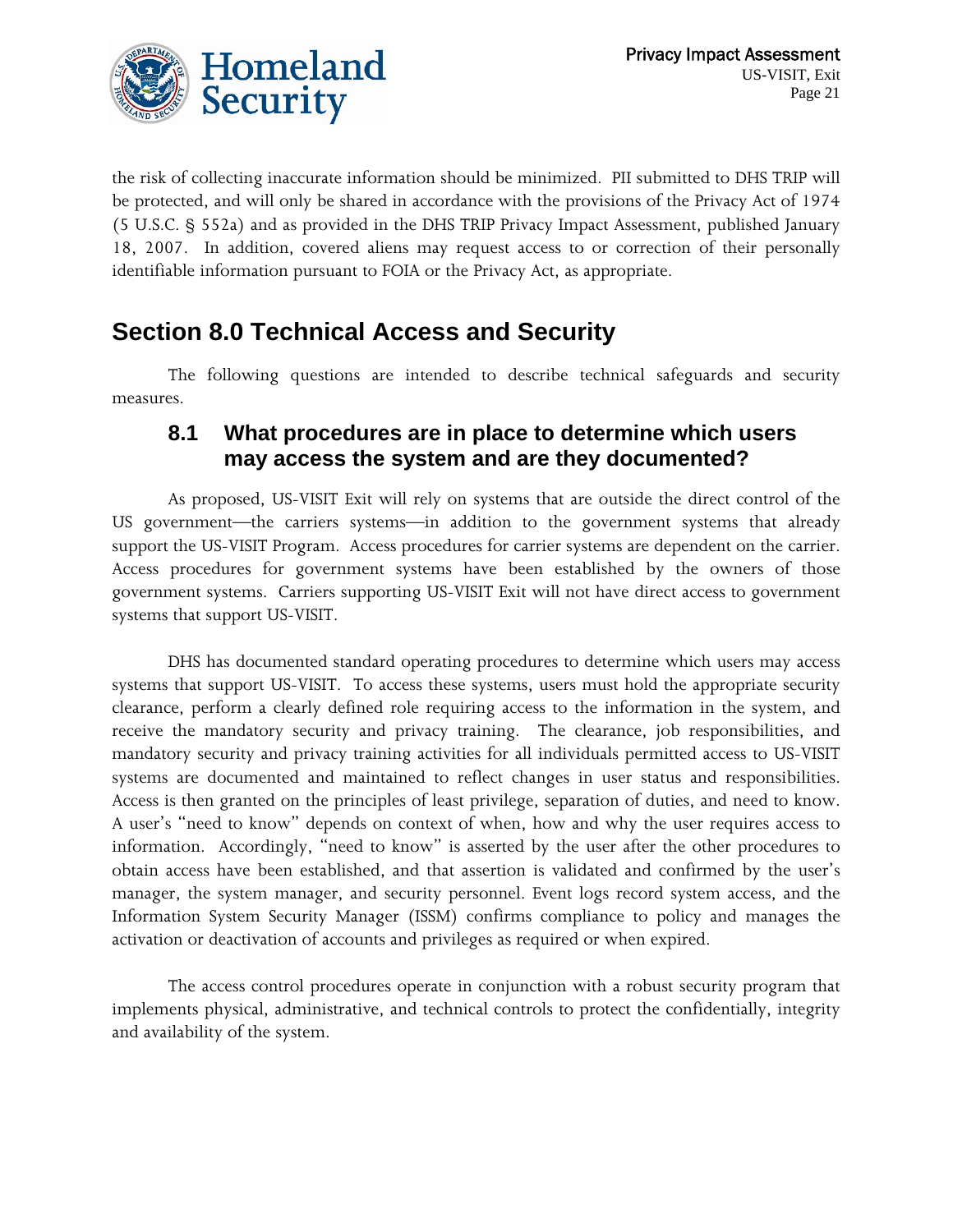#### **8.2 Will Department contractors have access to the system?**

 In accordance with the access policies and procedures established by DHS for governmentowned systems, contractors will have access to the systems that support the US-VISIT Program, including IDENT, ADIS, and APIS, to perform their official duties such as system administration, monitoring, and security functions. Contractor access will be granted in accordance with the principles of least privilege, separation of duties and need to know. The access policies and logs will be reviewed by security management to ensure the effective implementation of privacy and security safeguards.

#### **8.3 Describe what privacy training is provided to users either generally or specifically relevant to the program or system?**

 Established US-VISIT Program privacy training requirements will address the needs of US-VISIT Exit as it relates to the government system users. All users of government systems supporting the US-VISIT Program receive privacy training prior to obtaining access to those systems. DHS personnel, including government personnel and contractors, are required to take mandatory privacy training offered by their DHS component. US-VISIT personnel receive an instruction on privacy regulations and legislation, the responsibilities of the US-VISIT Privacy Team, and the privacy rules of behavior governing the performance of professional duties. Users external to DHS, who are a party to data sharing arrangements, are also required to receive privacy training in accordance with the MOU or other agreement authorizing the sharing of data.

 Carriers will not have access to DHS systems, including IDENT, ADIS, or APIS, and accordingly, will not receive privacy training for those systems.

#### **8.4 Has Certification & Accreditation been completed for the system or systems supporting the program?**

 As proposed, US-VISIT Exit processing will rely partially on systems that already support the US-VISIT Program and certification and accreditation has already been completed for those systems.

 The three primary systems supporting US-VISIT are IDENT, ADIS, and the Passenger Processing Component of APIS. IDENT was granted an authority to operate in May 2007; this authority to operate will expire in May 2010. ADIS was granted an authority to operate in October of 2006; this authority to operate will expire in October of 2009. APIS was approved through TECS Certification and Accreditation in January 3, 2006.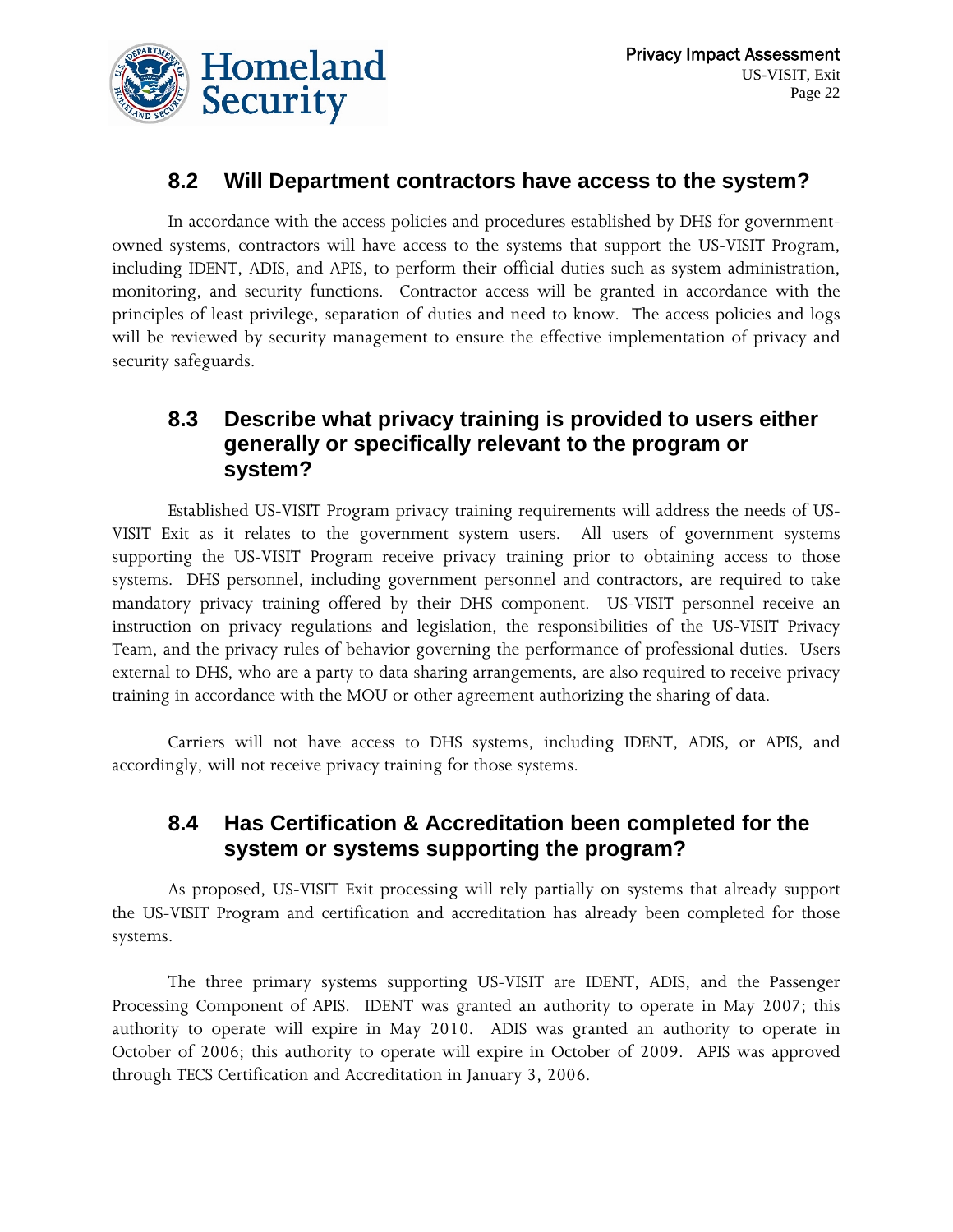

 Carrier systems will not be certified and accredited through the DHS process because carrier systems are not DHS owned systems.

#### **8.5 What auditing measures and technical safeguards are in place to prevent misuse of data?**

The Exit Program does not propose to add any auditing measures that are not already used by US VISIT. However, to mitigate the risk of the misuse of biometrics effectively, an audit capability may be necessary to ensure compliance with the restrictions that will be established in standards guidance for carrier systems along with the Final Rule.

 The PII received by DHS is subject to appropriate technical safeguards and audit capabilities of the systems in which the PII is stored. US-VISIT secures information, and the systems on which that information resides, by complying with the requirements of DHS information technology security policy, specifically the DHS Information Technology (IT) Security Program Handbook for Sensitive Systems (Attachment A to DHS Management Directive 4300.1). As part of implementing policy and meeting information assurance and privacy requirements, the US-VISIT Program maintains an audit function that tracks all user activities related to data including access and modification. These procedures and access logs are subject to management oversight that confirms compliance with privacy and security requirements. US-VISIT also seeks to prevent unauthorized access to data stored in its supporting systems through technical controls including firewalls, intrusion detection, encryption, access control lists, system hardening techniques, and ISAs that document controls for external connections, among other security methods. Periodically, US-VISIT, and the systems on which its information resides, is evaluated to ensure that it complies with the mandated privacy and security requirements.

#### **8.6 Privacy Impact Analysis: Given the sensitivity and scope of the information collected, as well as any information sharing conducted on the system, what privacy risks were identified and how do the security controls mitigate them?**

 Given that carriers are collecting PII for US-VISIT processing, there is a risk that the carriers may misuse the PII or gain unauthorized access to DHS systems. There is also a risk that unauthorized individuals may gain access to the PII when it is transmitted from the carrier to DHS.

 US-VISIT will seek to mitigate the risk of carriers misusing PII by establishing technical, security and privacy requirements for the carrier systems in standards guidance for carrier systems to be issued by DHS in conjunction with the Final Rule. Accordingly, US-VISIT is considering, and soliciting comment in the NPRM, the use of encryption upon collection to secure the biometrics against unauthorized use, disclosure, and modification while the biometrics reside on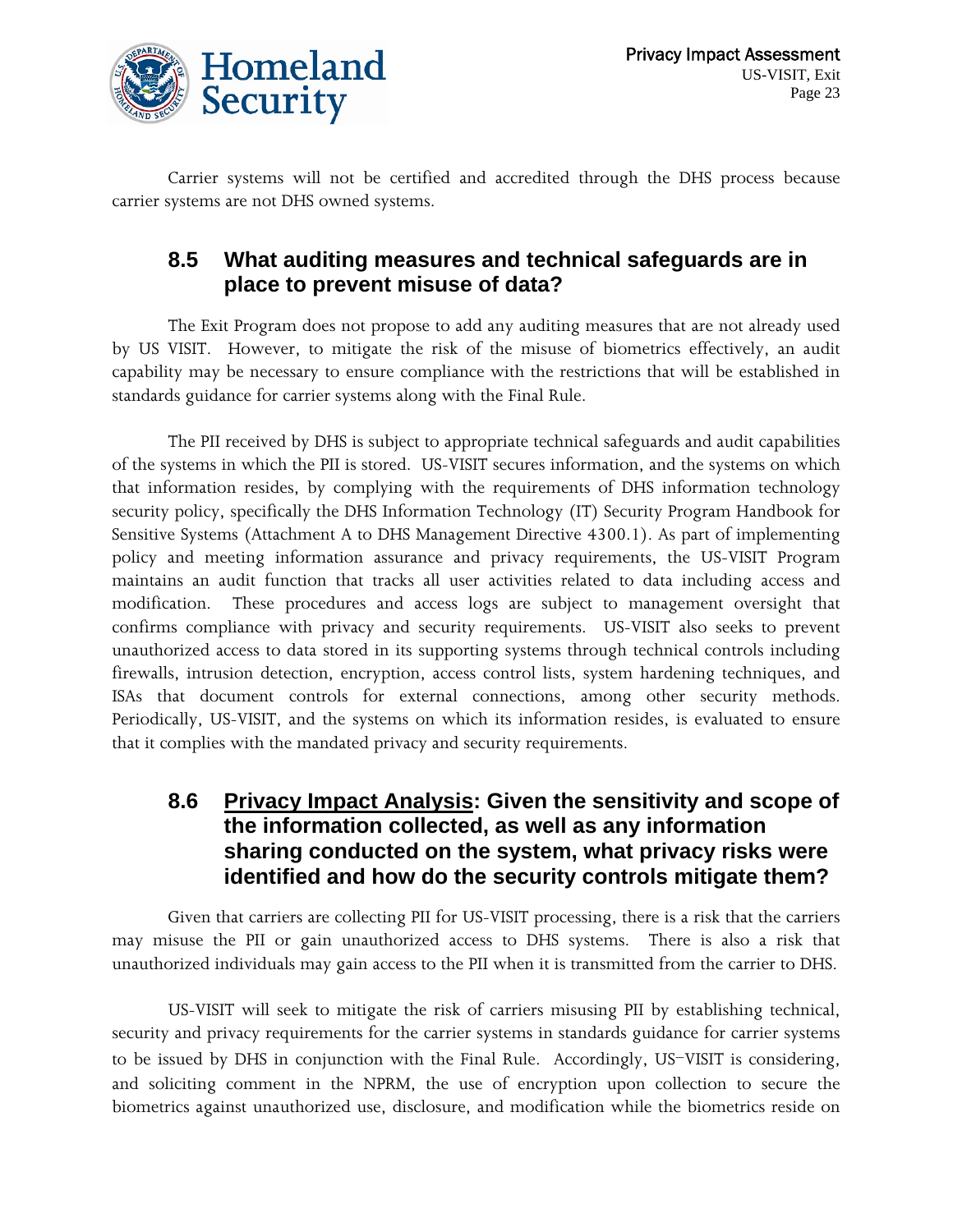

carrier systems. Without clear restrictions on carrier use and retention of biometrics, the risk of misuse of biometrics by the carrier is high. It is DHS' expectation that the carriers will follow the requirements listed in the standards guide. However, to mitigate the risk effectively, an audit capability to ensure compliance with the restrictions may be necessary. A PIA will accompany the Final Rule and will assess the degree to which the requirements in the standards guidance for carrier systems are able to reduce the privacy risks associated with the Exit Program.

Furthermore, US-VISIT seeks to protect the integrity of the PII by requiring carriers to notify the US-VISIT Privacy Officer if a carrier experiences a security breach that may affect US-VISIT data. US-VISIT is also considering, and seeking comment in the NPRM, whether to mandate that carriers encrypt the biometrics upon collection. Encryption upon collection of biometrics would decrease the vulnerability of biometrics to unauthorized access, use or modification on the carriers' system from a moderate to low risk by taking the biometrics out of clear format when residing on carrier systems.

 Additionally, US-VISIT mitigates the risk that carriers may gain unauthorized access to DHS systems by relying on indirect communication between the carrier system and the systems that directly support US-VISIT. Once the PII is received by DHS, existing US-VISIT privacy and security controls protect the information. The systems supporting US-VISIT are certified and accredited, and operated in accordance with US-VISIT and DHS policy and all applicable privacy and security regulations. These systems undergo a periodic assessment of physical, technical and administrative controls to enhance accountability and data integrity. Obtaining access to the systems is controlled through documented procedures based on least privilege, need to know, and established job responsibilities. These procedures and access logs are subject to management oversight that confirms compliance with privacy and security requirements. All individuals with access to the systems receive mandatory security and privacy training relevant to their role. Contractors and consultants must also sign a non-disclosure agreement. Detailed rules of behavior have also been developed to support the users acting within the systems.

 US-VISIT mitigates the risk that unauthorized individuals obtain access to the PII in transmission by using an encrypted network between the carrier industry and DHS that complies with standards set forth in the ISAs required to be executed prior to external access to DHS systems.

### **Section 9.0 Technology**

 The following questions are directed at critically analyzing the selection process for any technologies utilized by the system, including system hardware, RFID, biometrics and other technology.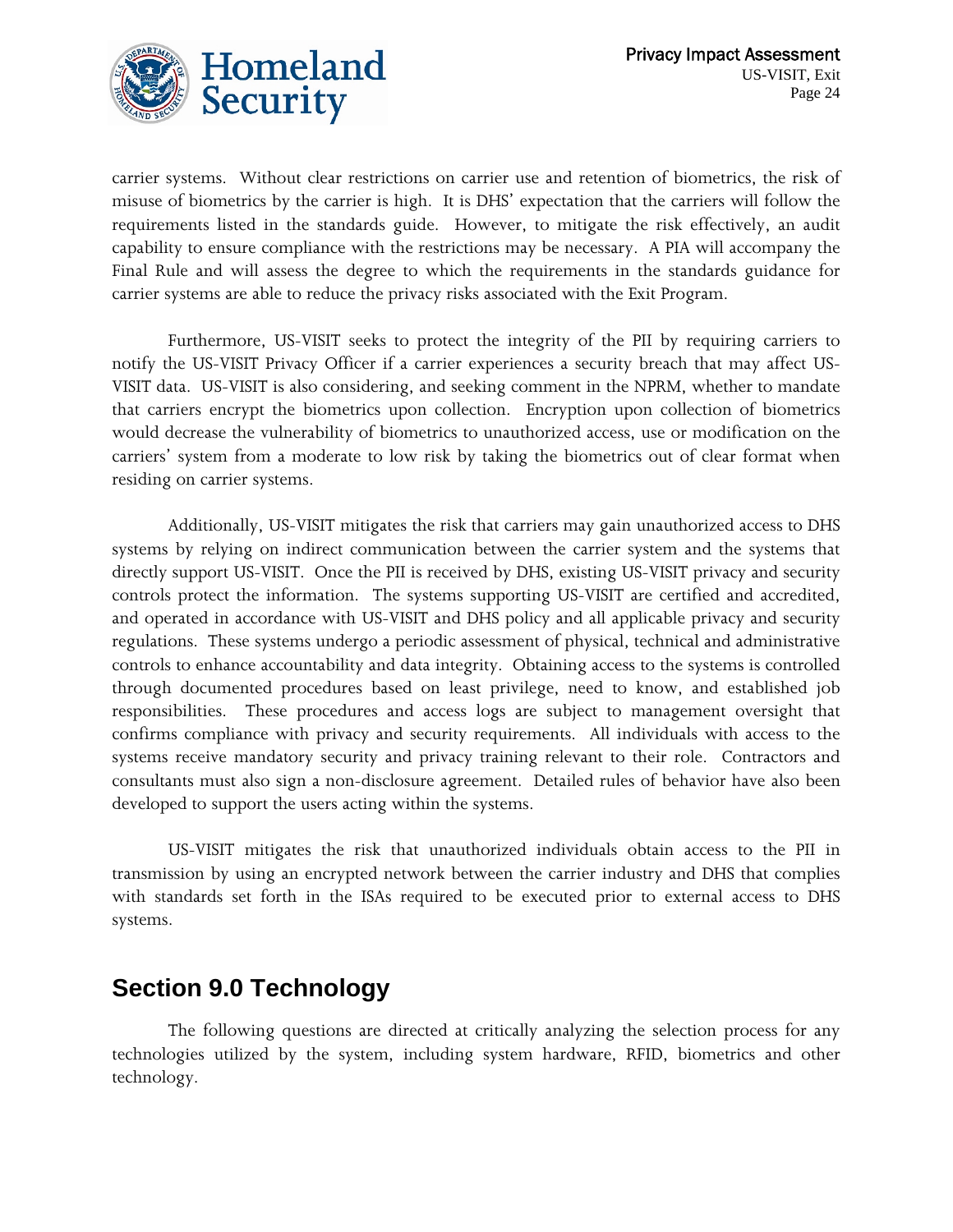

#### **9.1 What type of project is the program or system?**

 US-VISIT Exit is an operational project that establishes biometric exit verification capability. As proposed, US-VISIT Exit will rely on a combination of carrier systems to collect and transmit the PII to DHS, and government systems already supporting US-VISIT. These government systems, IDENT, ADIS, and APIS, are comprised of standard commercial technology and customized hardware and software required to meet the needs of DHS.

#### **9.2 What stage of development is the system in and what project development lifecycle was used?**

 As proposed, US-VISIT Exit will rely on existing government systems supporting US-VISIT, a connection between the government and carrier systems, and a carrier system to collect the PII. US-VISIT systems, IDENT and ADIS, are operated and maintained in accordance with the Enterprise Life Cycle Methodology (ELCM). ELCM enables projects to follow a structured and repeatable process, from initial concept through to discrete business outcomes, which contributes to the overall success of the US-VISIT Program. APIS, a system owned by CBP, is operated and maintained on a CBP-approved System Development Lifecycle (SDLC). The interface and connection between the systems supporting US-VISIT and the carriers currently under development follows the US-VISIT ELCM process and is currently in the design phase. During the comment period of the proposed rule, US-VISIT will work with the carriers to develop the design and interface specifications necessary to support the carriers' transmission of the PII.

#### **9.3 Does the project employ technology which may raise privacy concerns? If so please discuss their implementation.**

 As proposed, US-VISIT Exit relies on the same primary technologies that currently support the US-VISIT Program. The technologies consist of standard electronic communications and data storage systems. The matching algorithms used by US-VISIT to biometrically verify departure and conduct a biometric check against a list of subjects of interest do not present specific privacy concerns and are developed in an environment subject to strict administrative, technical and policy controls.

 Given the sensitivity of the data and the need for a high degree of data integrity to ensure correct conclusions, US-VISIT has established an ELCM that embeds privacy risk assessment and documentation into project development. Technical and programmatic design choices are informed by this approach, such that proposed changes in terms of life-cycle processes collection, use and disclosure, processing, and retention and destruction—and the potential they may create for noncompliance with relevant statutes or regulations (the Privacy Act in particular)